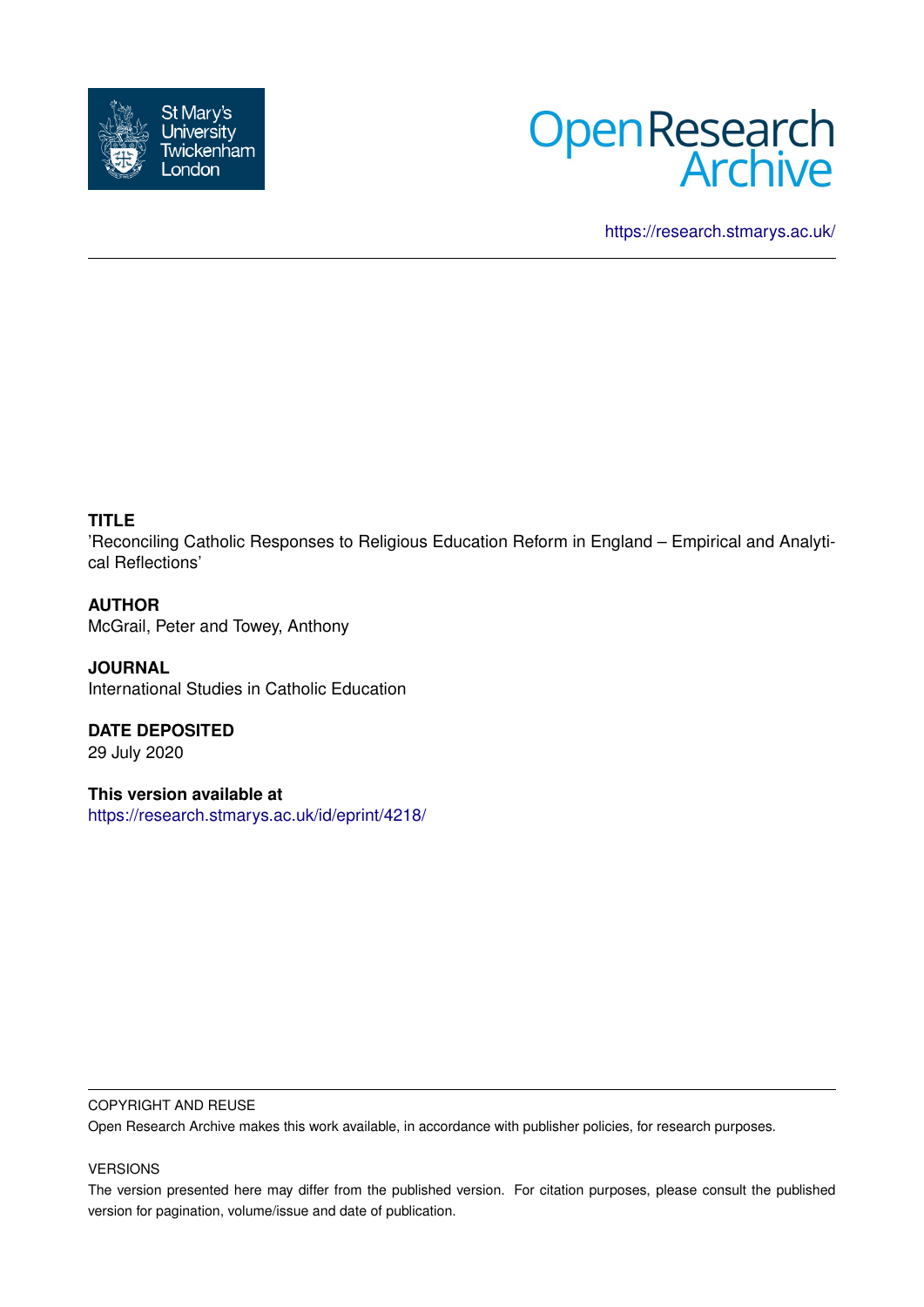McGrail Towey, Autumn 2020

# **Reconciling Catholic Responses to Religious Education Reform in England – Empirical & Analytical Reflections**

*International Studies in Catholic Education* Autumn 2020.

## **ABSTRACT**

Recent policy reforms regarding Religious Education in England and Wales have provoked a variety of reactions among faith communities, ecclesial stakeholders, academics, practitioners, senior leaders and students themselves. In this article we assess the situation in the Catholic context using empirical and analytical tools which shed light on the nature of the subject in a manner relevant to the non-faith sector and internationally. We demonstrate that vectors of reform have drawn attention to key pedagogical *aporia* in Religious Education such as 'academic accessibility v academic rigour', 'confessional truth v critical doubt', 'exclusivity v inclusivity' and 'information v formation.' Although these risk fomenting partisan binaries at an important time in the evolution of the subject, we contend that such tensions actually underpin the discipline, helping to articulate both its peculiarly holistic ambition and its transformative possibilities. Thus understood, Religious Education becomes a spacious place, deliberately mapped by co-ordinates of paradox.

## *Keywords: Religious Education, Catholic schools, Examination Reform, Pedagogy, Paradox.*

### **Introduction**

As we have outlined in detail elsewhere, since 2014, a substantial proportion of our research engagement has been in Religious Education (RE), working at the interface between government, examination boards, ecclesial stakeholders, subject practitioners and students in the classroom (McGrail & Towey, 2019). Schools in England and Wales retain a statutory commitment to RE impacting upon the classroom experience of some nine million students, a commitment enjoying particular endorsement in the Catholic sector which allocates 10% of curriculum time to the subject. Government involvement in school RE may seem anomalous to readers overseas, given Britain's reputation as a significantly secularized country, but such involvement is not without consequences. Recent Department for Education (DfE) reforms to public examinations in the subject have elicited contrasting responses among theoreticians and practitioners and intensified reflection on the very nature of the subject. On the one hand, the emergence of novel methodological and policy proposals appear to risk an irrevocable 'parting of the ways' between those stakeholders holding fast to the centrality of faith traditions and those keen to recast the subject in an existential/ heuristic/selfrealisation mould (cf. Clarke Woodhead 2018; Hall et al 2018; Clayton et al 2018). On the other, even among those strongly adhering to the Catholic tradition, the reforms have provoked varied reaction and reflection on the nature of the discipline (Cf. Bowie & Coles 2018; Towey & Robinson 2018; Whittle 2016).

To analyse what lies behind such responses, the current article marshals evidence from our empirical research, public engagement and policy proposals using predominantly theological analytics to map a way forward beyond the current contestations. The argument is organized around a series of *aporia*  - 'apparently intractable contradictions' -which will be immediately recognizable to those familiar with the subject. We have identified these to be 'academic accessibility v academic rigour', 'confessional truth v critical doubt', 'exclusivity v inclusivity' and 'information v formation'. Empirically it reviews the way that Government backed reforms have played out in the Catholic educational context using qualitative and quantitative data gathered from practitioners, students and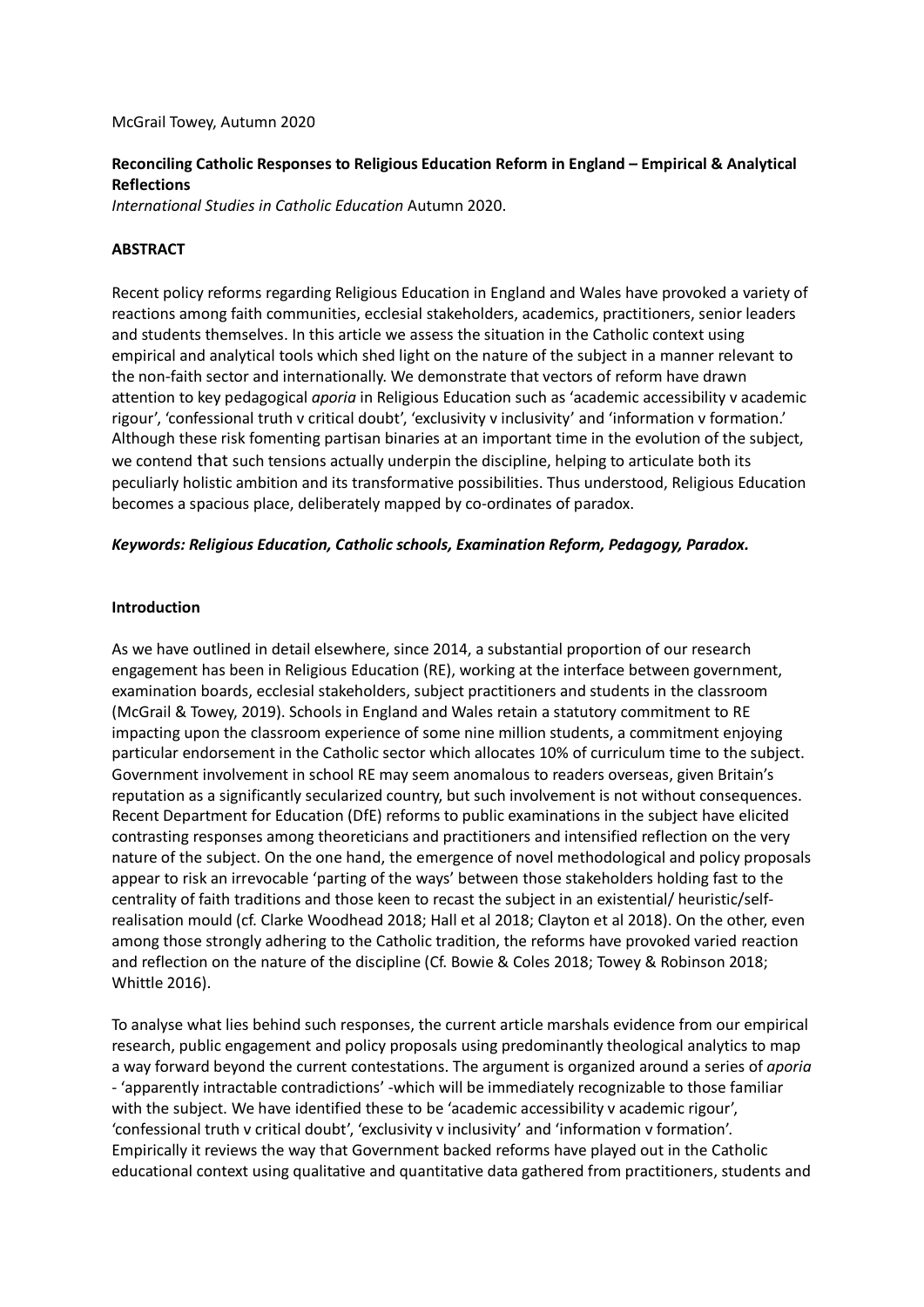school leaders. These voices help frame the analysis which aims to move the discourse beyond sterile and limited binaries to a renewed consensus based on:

An approach which sees the tensions inherent to the discipline as natural to the seedbed of the subject;

A perspective that recognizes such tensions are not unique to RE but are possibly made more intense by its existential concerns;

A proposal that the sovereignty of paradox adverted to by Christian theology provides the epistemological key for re-purposing the subject.

### **Methodological Note**

The findings presented in this article are largely drawn from the second phase of a lengthy research project into the implementation of the revised RE curricula carried out by the authors from 2017- 2019. The research project grew directly from the authors' membership from 2015 of an interdisciplinary group comprising academics drawn from various Catholic Higher Education Institutions in England and Wales<sup>[1](#page-14-0)</sup> and representatives of two key bodies in the world of Catholic RE. The first of these is the Catholic Education Service, the national agency of the Catholic Bishops' Conference of England and Wales with responsibility for Catholic Schools. The second is the National Board of Religious Inspectors and Advisors (NBRIA), which is the professional association of those responsible for overseeing religious education at diocesan level and for conducting the periodic inspection of the delivery of RE in schools. The group, known as CREDO ('Catholic Religious Education Opportunities'), performed a steering and consultative role across the lifetime of the project.

The first phase of the project was a qualitative investigation into the experience of schools and colleges in the lead-up to the examinations sat by the first cohorts of students to be taught under the new curricula. 18 schools and colleges across the country were drawn into this research, which was carried out during the first half of 2018 (for methodological details sensitive to insider-outsider research considerations and salient findings see McGrail & Towey 2019). A number of recurring themes emerged from the first phase and members of CREDO were concerned to learn whether or not these had persisted beyond the first examination cycle which took place in 2018. Accordingly, the authors undertook a second phase, using an online questionnaire as the investigative instrument. The topics for discussion were agreed with CREDO in the light of the first phase findings and of initial stakeholder analysis of the first cohort's examination results. A draft questionnaire was produced, and was externally reviewed both academically and by stakeholders before going live between February and March 2019 using the JISC Online survey platform. Prior ethical scrutiny was carried out by Liverpool Hope University, and approval received.<sup>[2](#page-14-1)</sup>

NBRIA facilitated dissemination of the invitation to participate to subject leads in Catholic schools, and a total of 204 school practitioners completed the survey which constitutes some 15% of all subject specialists nationally drawn from over one third of the schools. Happily, the sample set neatly mirrored take-up of the GCSE across the three different Catholic GCSE pathways which has meant the results are an indicative response to the reform as a whole and not a reaction to a particular examination, curriculum or awarding body.<sup>[3](#page-14-2)</sup>

Yet it was in synthesizing the responses that the authors noticed a persistent nuance typified as 'x good – however – y not so good' which has demanded further attention, since this pattern seems to point to tensions inherent in the nature of the subject itself which have been made clearer by the specifics of the reform under review. And because the readership of ISCE is essentially international, it has therefore seemed best for us to frame our findings as a series of *aporia* according to the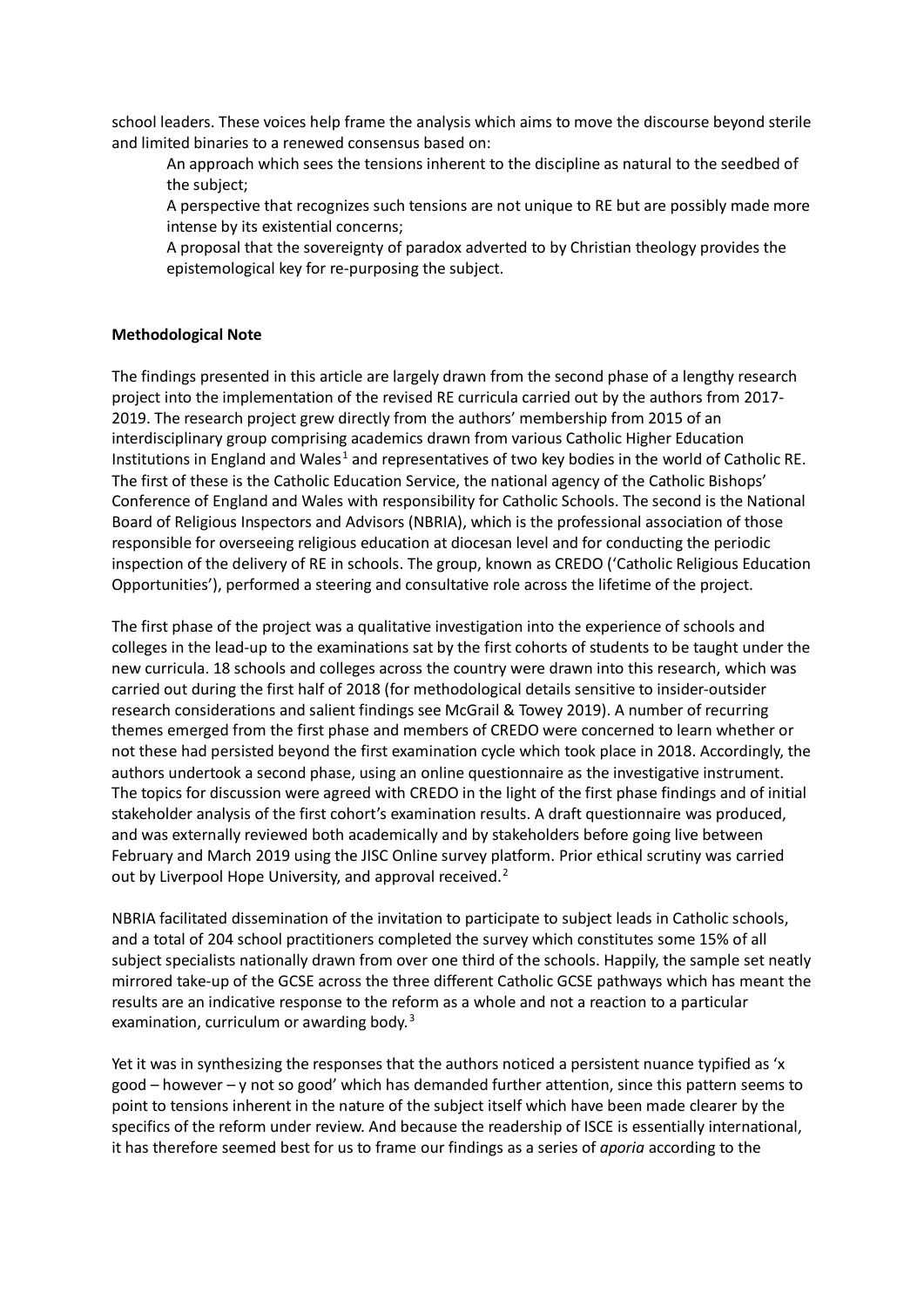pattern we have identified, contextualizing them in the English milieu, but opening them up for application in different settings.

### **Academic Rigour v Accessibility?**

The first of the *aporia* to consider surrounding Religious Education in England is the perceived incompatibility between on the one hand the ambition to make the subject rigorous and credible as an academic discipline and on the other the ambition to make the subject accessible and relevant to young people today. Rehearsing findings laid out in more detail elsewhere both by the authors and others, hitherto there has been a perception that Religious Education has lacked scholarly rigour (cf. Chater and Erricker 2013, Myatt 2018, Towey 2016).Although rooted in good intentions, pedagogical concern to engage interest and find success pathways for low-prior attainers via classroom debate had led to a tectonic shift of the subject in the UK context away from specifically religious traditions towards 'hot topics' such as the Existence of God, Euthanasia, Nuclear Warfare etc. Examination Boards essentially aligned themselves accordingly with tests designed to elicit and reward personal opinion about such matters leading to a perception that RE was a 'soft touch' exemplifying a pedagogical reluctance to be directive, at worst a classroom variation on 'having a chat'.[4](#page-14-3)

In such a context, the reforms imposed by Government and endorsed by religious stakeholders have constituted a twofold challenge to RE practitioners. Embracing theories that link social mobility to 'powerful knowledge' (cf. Young 2010, Morgan 2018), the Department of Education radically altered the amount of subject content necessary for success in RE examinations at 16 and 18 and placed paramount importance on referencing sources such as sacred texts to underpin personal views (DfE 2014a). At the same time, by involving discrete faith communities in setting curricula, the subject content became more particular and specialized at a time when social trends imply the religious affiliation of young people is contrastingly becoming more vague and generalized.<sup>[5](#page-14-4)</sup>

At one level, it might be thought that a drive towards higher attainment in RE would be *most*  welcomed within the Catholic sector which has traditionally enjoyed higher results in state examinations at age 16 commensurate with the higher profile and resourcing allocated to the subject.<sup>[6](#page-14-5)</sup>Yet the research conducted by the authors in 2018 and 2019 found the drive towards higher standards had garnered a mixed response among school leaders, teachers and students none more so than in the area of academic rigour v academic accessibility.

### **Data Analysis**

We can see from the graphic below that a two-thirds majority of respondents to the online survey indicated that academic rigour had been substantially raised by the 2016 revisions:

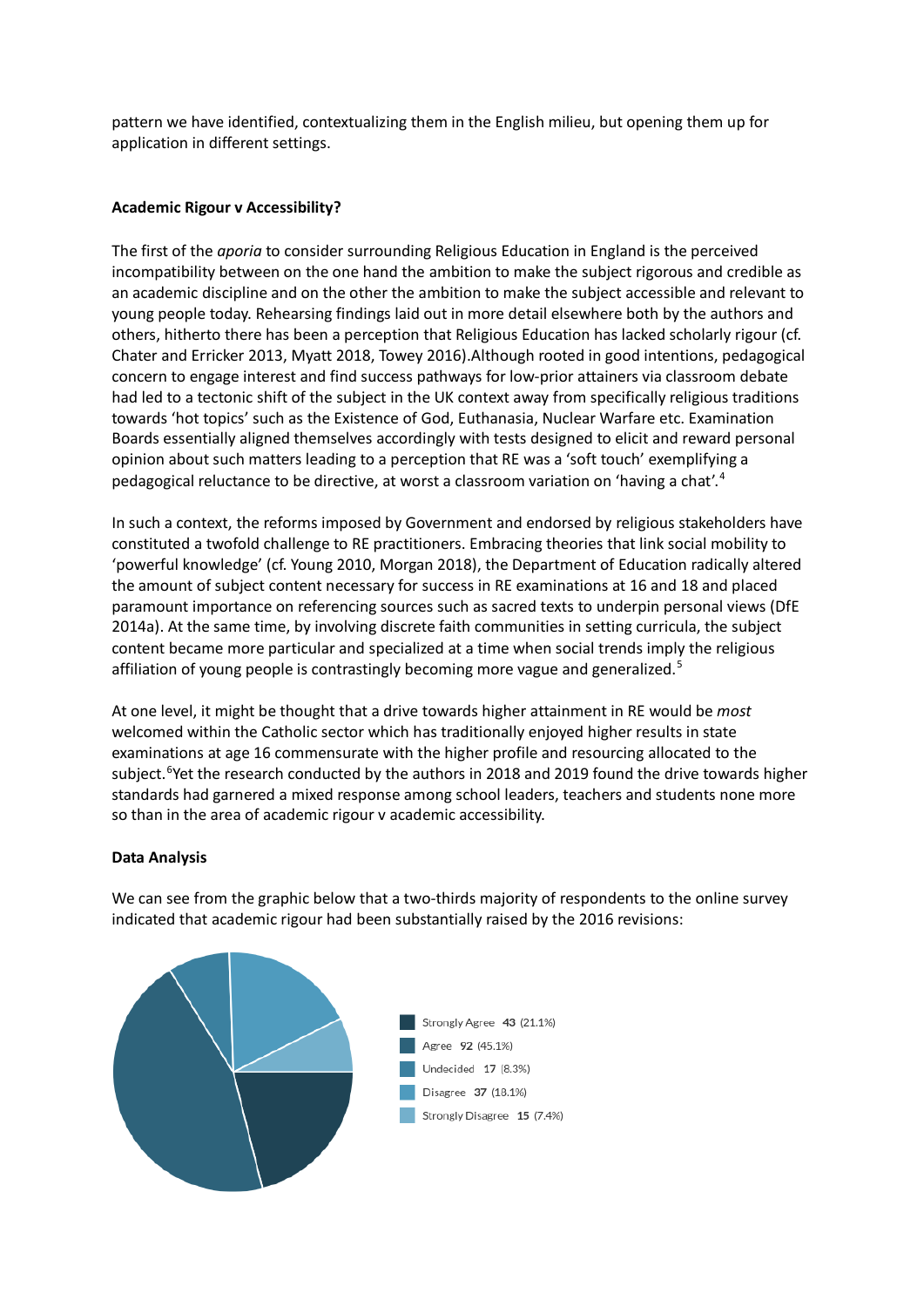One of the reasons that classroom practitioners surveyed during the qualitative phase of the research welcomed the increased academic rigour of the revised curriculum was that it raised the credibility of the subject. This continued to be reflected in the online survey, with one teacher writing, 'the subject content and assessment criteria means that RE is equal in rigour and difficulty to any other subject.<sup>'[7](#page-14-6)</sup> The teachers reported that students, too, now perceived the subject to be difficult: 'Yes, student feedback is that it is one of the most challenging GCSEs they study.'<sup>[8](#page-14-7)</sup> However, even in recognizing this academic step change, there were concerns operative in two distinct directions. The first in terms of *engagement* with the subject – its increased demands being off-putting making the subject no longer enjoyable;<sup>[9](#page-15-0)</sup> the second in terms of the reduced degree to which students with lower abilities felt able to access the material. One teacher wrote:

My less able students struggle to gain marks. This can be extremely demoralising and makes my job as their teacher even harder. There is so much content to include, and yet the examination itself is so unforgiving. I think these new GCSEs really alienate students new to the language or who are lower ability. I realise this is probably the point of the GCSE reform anyway, but isn't it such a shame that some students just do not stand a chance, no matter how hard they try.<sup>[10](#page-15-1)</sup>

For good or for ill, the data indicates this sentiment is widely shared. Some 70% being content regarding the achievement outcomes for high prior attainers, dropping to 40% for median prior attainers with only 20% satisfied and over 75% being dissatisfied with examination outcomes for low prior attainers.

Now it is surely axiomatic that *no one* involved in Religious Education is actually committed to lower academic standards and that equally *everyone* is committed to making difficult material, concepts and content as accessible as possible.<sup>[11](#page-15-2)</sup> However, what possibly disturbs the attainment-accessibility polarity in RE is an often sub-conscious Christian egalitarianism which plays out in at least three ways:

- Traditionally, Catholic schools in England and Wales have entered *all* students for public examination in RE. In the light of the mixed reception of these reforms, we conclude that non-entry of a low prior attaining pupil to GCSE RE is 'felt' as an unjust denial of access in a way that non-entry to, for example, GCSE History is not.
- Although step changes in standards may be celebrated by academics and policy makers, they have meant that it is harder for low prior attainers to succeed. Spreading a sense of failure among the 'academic poor' and risking further marginalization of the already marginalized has not been an outcome universally welcomed by classroom practitioners.
- Despite more rigorous examinations and differentiation of results being a key component of recent reform, it can be argued that examination systems themselves celebrate a discrimination which Religious Education *by its nature* should resist – *a fortiori* if 'teaching the test' further distorts the more holistic learning outcomes of the subject.

On this reading of the evidence, there is a danger that however treasured, uncritical holistic ambitions for how RE should be taught risk becoming an obstacle to academic excellence. Hence while among students consulted in the qualitative phase there was only wry affection for a GCSE which could be passed 'by constant use of the Golden Rule'<sup>[12](#page-15-3)</sup> it is equally clear that teachers remain more sensitive to the changes effected by the reform for the simple reason that they have experienced a 'previous' which their students had not.<sup>[13](#page-15-4)</sup>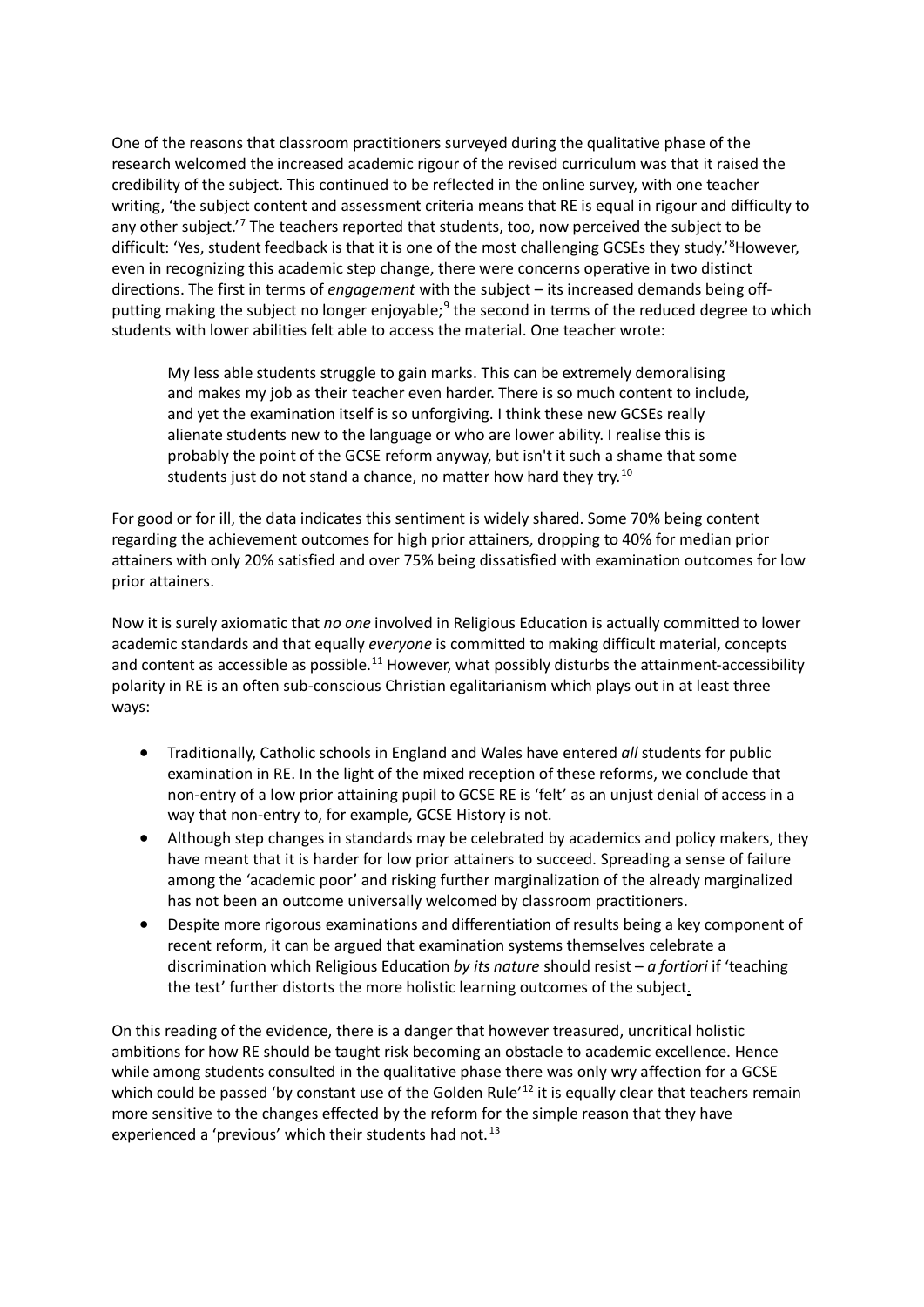For our part, however, we would argue that the polarities of attainment and accessibility necessarily compass the space within which any subject discipline operates. If Chemistry were all about excitement, there would be more explosions and fewer equations. Every subject, even music has a necessary grammar which once mastered enables the student better to express themselves. Yet while Religious Education does not occupy a different disciplinary planet, it does seem to operate within a particularly sensitive climate. Mindful of the acute concerns of both practitioners and policy makers, it may be helpful for us to draw attention to two of the more subtle findings which emerged from our research.

First, and most straightforwardly, there was the provocative idea proposed by one head teacher that RE should come more in line with other subjects by deliberately offering an access route for Low Prior Attainers through well designed curricula which have a practical dimension.[14](#page-15-5) Could RE imagine pathways of community service that would mirror practical scientific qualifications which form part of the matrix of qualifications available in the British system like those available in e.g. Animal Care? This need not be seen as a *thoughtless* option, much more a *thoughtful* option connecting confessional insights with the common good along the lines of Cardijn's famous paradigm of 'See, judge, act.'<sup>[15](#page-15-6)</sup>

Secondly, and more subtly, in the first, qualitative stage of the research, one of the pupil cohorts consulted was a group of Low Prior Attainers who happened to be studying Mark's Gospel. For reasons explained elsewhere, this choice option has become rare in Catholic schools and (counter intuitively) even rarer in non-Catholic schools.<sup>[16](#page-15-7)</sup>It may be of interest but unsurprising that their experience of engagement with the text was positive.<sup>17</sup>After all, accessing religious truth through literature is as old as the Scriptures themselves – human beings are story-tellers and the Jesus Himself chose Parable as method.

The Gospels constitute deliberately involving literature, an inter-discourse which brings forth the born-again, where the 'spectator is invited to become the spec-actor'(Myers et al 1996, xiii).Nowhere is this more obvious than in the Gospel of John where the hearer/ reader is invited to become a *martyr –*a 'witness' - in what can be understood as an extended courtroom drama (Bekken 2014).From John the Baptist to the Cana steward (cf. 1:30 & 2:10), from Nicodemus to the Woman at the Well (cf. 1:40 & 4:20) we encounter figures who are the most unlikely evangelists. By the time a Man born Blind is seeing more clearly than the religious experts we are well on the way to the pivotal moment when Pilate is asking 'What is Truth?' when Truth is staring him in the face (Cf. 9:33 & 18:38). If it is written as dramatic literature, why not teach it thus and consider re-patterning assessment matrices accordingly?

Triangulating this finding, we would note the recent work of Catholic scholars such as Bob Bowie and Margaret Carswell who suggest that Hermeneutics needs to take centre stage in Religious Education.<sup>[18](#page-15-9)</sup> We would also make mention of the resounding success of the Anglican 'Understanding Christianity' curriculum designed by Stephen Pett and others so widely used in Community schools in England and Wales.[19](#page-15-10)Along with the even more familiar work of Chesterton, Tolkien, Lewis et al, they provide ample evidence that 'story still works'. We would therefore endorse recent indications that story will play a cohering role in the new Religious Education Directory being prepared on behalf of the Bishops' Conference of England and Wales since it at least offers the chance that access to the subject is not precluded *ab initio.*

#### **Confessional Truth v Critical Doubt**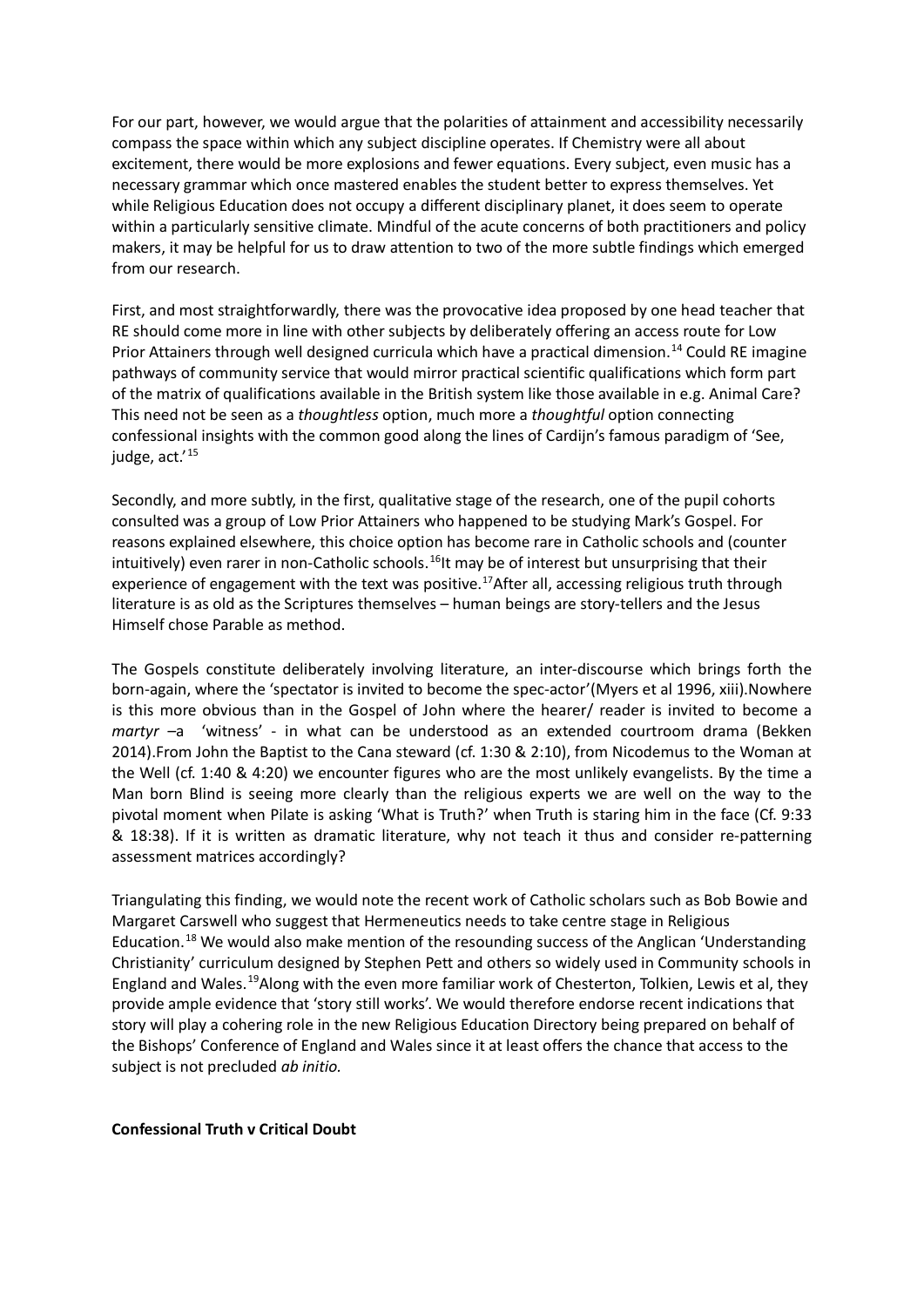A second *aporia* in Religious Education emerging from the research responses is the perceived contradiction between credal propositions and critical approaches. Traditional Catholic scholarship would probably classify this as a variation on the perennial 'faith and reason' debate which resolves under the principle of universal truth. Analytically, there can be no contradiction between confessional propositions and rationality since both have their root in the First and One, God, the source of all Truth.

That said, as Aquinas himself acknowledged, things may not be so clear at the phenomenological, experiential and existential level. 'Does God exist? Apparently not' is the famous proposition at the start of the *Summa Theologiae*[20](#page-15-11)but non-believing critics classically exemplified by Bertrand Russell have long called into question the objectivity of confessional philosophy since faith has already outranked rational enquiry (Russell 1946, 462). Now, given that Russell himself spent most of his *Principia Mathematica* which he co-wrote with Alfred North Whitehead proving that 1+1=2, one might be inclined to dismiss his view (Whitehead & Russell, 1927). However, on the English scene at least, what has been well described as the 'privileging of the agnostic position' has carried with it an implicit assumption which deems belief to be irrational (See Towey 2018, 10-11).

If this were not problematic enough, an equally deep rooted perception has been the presumed incompatibility of science and religion. Despite abundant empirical evidence (*sic*) that faith is not inimical to scientific insight (cf. Copernicus [Solar system], Newton [Gravity], Faraday [Electromagnetics], Mendel [Genetics], LeMaître [Cosmology] and perhaps most relevant today - Jenner [Immunology]), the popular perception fostered by Richard Dawkins (2006) and Carlo Rovelli (2016) is otherwise, a misconception that until recently could be found in at least one examination board mark scheme which classified Catholic views on Genesis as literalist.<sup>[21](#page-15-12)</sup>

Ostensibly the reforms of 2016 *prima facie* offered a way forward insofar as they realigned the subject more explicitly on religious foundations and as noted above, looked for greater dexterity in the use of sacred sources. Again, one might assume this would be universally welcome in a Catholic context but a concern that the *amount* of Catholicism that teachers are required to cover was crowding out time for discussion and critique had been present in the initial qualitative stage of our research (McGrail & Towey 2019, 291). This perceived lack of balance between confession and critique may be a factor in the responses to the question as to whether the reform has led to an enhanced understanding of Catholicism, 43% agreeing but fully one third disagreeing with a substantial 20% undecided:

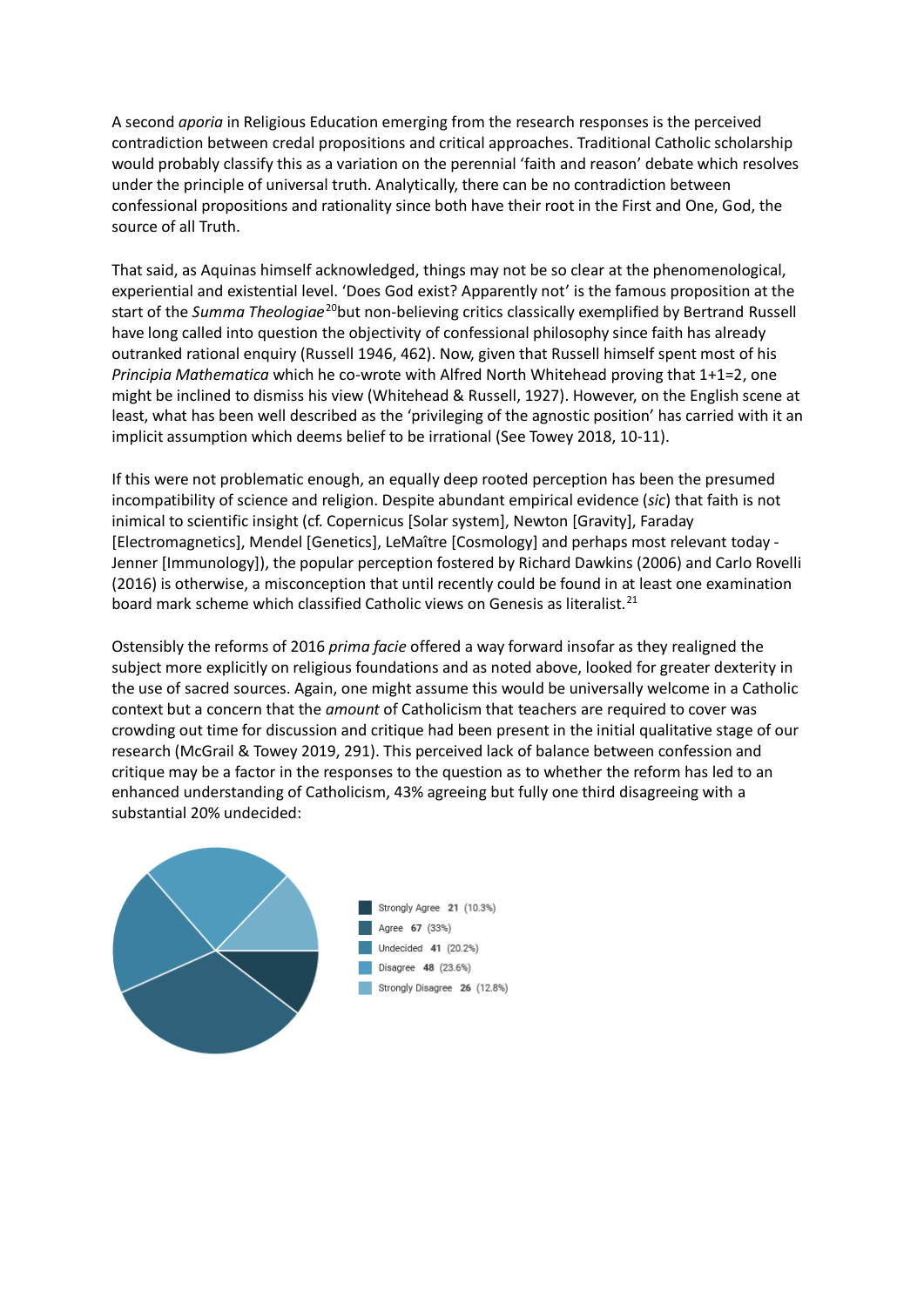While our interim findings had suggested that one could have 'too much of a good thing', that a substantial minority of teachers think understanding of Catholicism has actually diminished, demands scrutiny. Some sense of their unease is conveyed by the following comments:

- [We are] considering what 'religion' is in a narrower way than used to be the case. I am not sure that this has deepened the students overall engagement with faith. There is certainly an increased knowledge of things but I am not sure this has translated into understanding.
- It is too early to say yet, but [previously] . . . the students could see the relevance of what they were learning in their lives. The parents appreciated what we were teaching. Whilst this wasn't necessarily rigorous enough and could be taught with limited religious content, this meant the students engaged more.
- The reformed GCSE has made Catholicism seem more abstract and at times students struggle to see how it fits in with them personally. We are now covering less issues that directly relate to their lives.

culminating in

• Please reduce the A-Level to two papers and remove the necessity to study a religion. Most students do not want to study a religion that they have already studied, in even greater depth. They would be interested in a different one but it is unwise to teach a religion which has not been taught prior to A-Level. Most students are interested in Philosophy and Ethics because they are relevant and allow them to seek answers to the Big Questions.<sup>[22](#page-15-13)</sup>

To understand this ambivalence in the face of an increased 'confessional component' of the subject at GCSE and A-Level, it may help international readers to understand not just how far the focus of the subject had drifted from traditional religious foci but also why some scholars are arguing that philosophy should replace theology as the heart of the RE curriculum at least in senior school.

- a) Most students studying the popular A-Level 'Religious Studies' curriculum could do so entirely through the prism of Philosophy and Ethics with little reference to religious faith or practice. The *addition* of more explicitly religious material at both A-Level and GCSE has undoubtedly presented a challenge to classroom teachers both in terms of subject knowledge deficit and curriculum crowding.
- b) In terms of psychological and physical development, puberty/ teenage is a God-given period of growing independence from the mindset and minding of guardians as the child emerges into adulthood. It can be argued, therefore, that however challenging this may be to parents, pedagogues and priests, the subject should reflect this reality and equip students with properly analytical tools rather than risk shutting down criticality in favour of confessional content. (Cf. O'Shea 2018, 67-94)
- c) Faculties of Catholic learning have long recognized the key role of Philosophy as *ancilla theologiae -* the 'handmaid' which prepares scholars for the rigours of theology and which remains a compulsory feature of priestly education today. No wonder then, that Catholic educational theorists associated with this journal have argued that *more* not less emphasis on the teaching of Philosophy in our schools is necessary, even to the point of replacing any trace of a confessional curriculum (Cf. Carmody 2017, Walsh 2018, Whittle 2015).

If this is the situation within the Catholic context, it is paralleled further afield in the UK which is witnessing intense interest in a 'disciplinary approach' to RE. This proposes that the subject content of RE is best appraised through a series of discrete 'lenses', entailing the application of different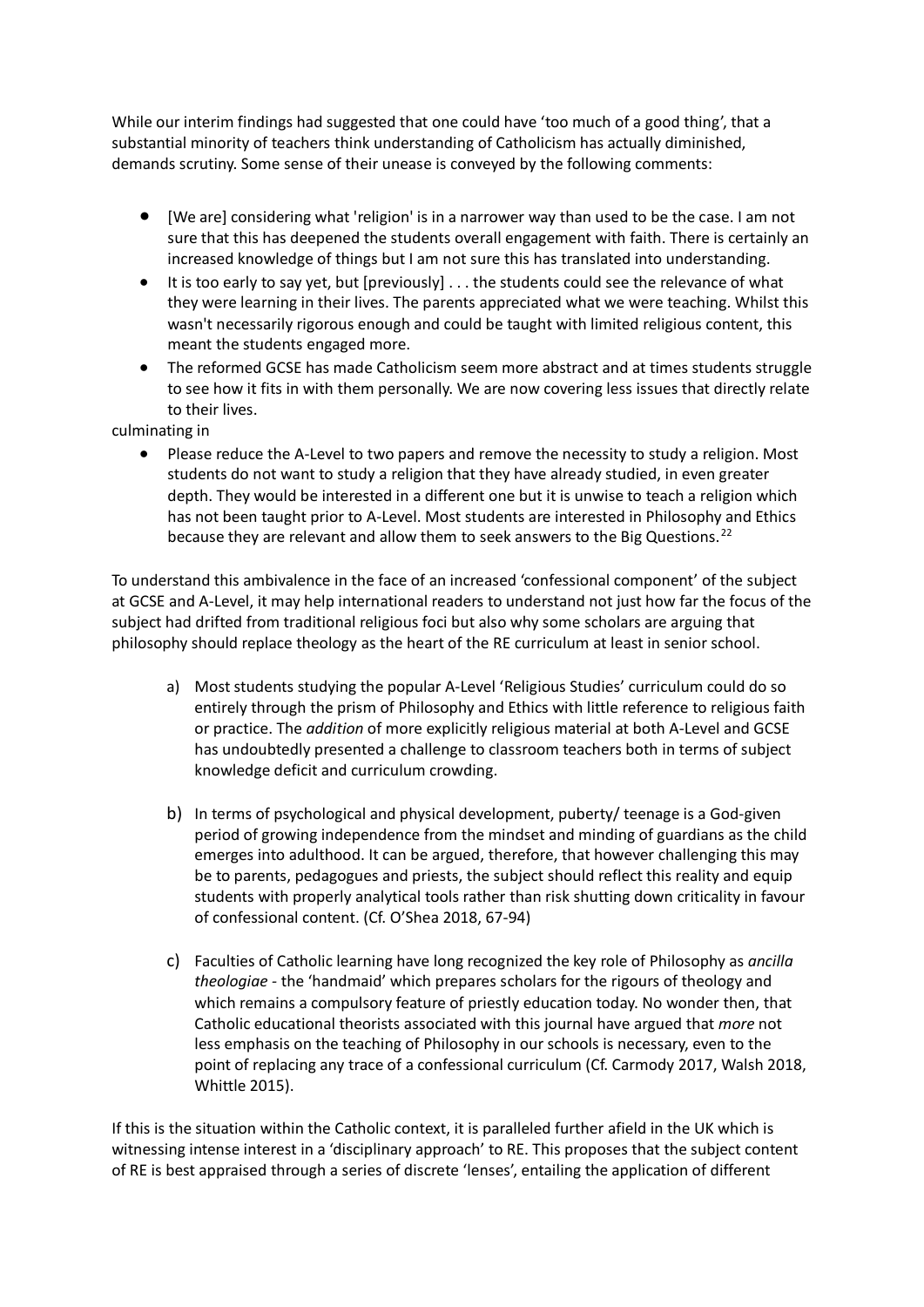methodologies such as the philosophical and the sociological but certainly not just the theological (cf. Kueh 2018, Georgiou & Wright 2020). Yet while *per se* this approach is attractive and consonant in large part with Catholic pedagogy, when reduced to slogans that identify philosophy with thinking, sociology with observable phenomena and theology with belief, it tends to remove the notion of revelation as an epistemological category and risks reducing theology *merely* to a quest for meaning rather than a pursuit of truth. As Chesterton avers:

You cannot evade the issue of God. Whether you talk about pigs or the binomial theory, you are still talking about Him. Now if Christianity be a fragment of metaphysical nonsense invented by a few people, then of course, defending it will simply mean talking that metaphysical nonsense over and over. But if Christianity should happen to be true – then defending it may mean talking about anything and everything. Things can be irrelevant to the proposition that Christianity is false. But nothing can be irrelevant to the proposition that Christianity is true'[23](#page-15-14)

Aspiring to a 'theory of everything' is not just a religious quest, it unites Science and Philosophy and indeed all human enquiry as Newman famously outlined in *The Idea of a University* (1852) and Stephen Hawking happily endorsed in his bestselling *Brief History of Time* (1988)*.* RE practitioners should not feel apologetic about its central place in the school curriculum on grounds of critique since RE is exactly concerned with discovering the ground of our being. What is perhaps needful, however, is a lively sense that even among those happy to profess the faith, in the classroom the propositions of doctrine must rightly come under scholarly scrutiny. In this the Jewish idea that 'argument for the sake of heaven' can be helpful here since it so directly links the quest for truth to the quest for God (Sacks 1990). The injunction to love God with all our mind comes from the Lord himself and that believers be ready to give reasons for the hope that they hold likewise sets faith and reason in a cohering rather than contradictory context (cf. Luke 10:27 & 1 Peter 3:15).

If we accept that a lazy agnosticism predicated on an absence of engagement with critical questions must be challenged in the classroom then so too lazy confessionalism and lazy atheism must be put under scrutiny. However, it is equally true that the position on faith taken by an individual may be rooted in experiences that elude common description and which for the purposes of this discussion we might characterize as transcendent. While recent theorizing in RE seems to be screening out this aspect of experience which humans often categorize as an encounter with the divine, it seems to us that the subject must preserve this component as part of its unique selling point.<sup>[24](#page-15-15)</sup> Where else can consideration of the holy, the miraculous, the angelic, the supernatural be taken seriously? And if Plato was happy to consider the phenomenon of 'NDE' (Near Death Experience) in the climactic discourses of the *The Republic*, why would the contemporary RE teacher want to exclude eschatology from the curriculum due to a pre-circumscribed notion of rationality?<sup>[25](#page-15-16)</sup>

In such a fashion, eliding our research with adolescent development, pedagogical preferences and the felt pressures of classroom time, we would think any future patterning of the subject would look to ring-fence scope for discussion and resist an overloading with content that precludes quizzical space. In the meantime we see merit in at least recasting the presentation of doctrinal positions in a manner that invites lively debate – contrasting symbolic, liberation, colonial and feminist readings of scripture. Finding ways of presenting Augustinian, Thomist and Scotist theological matrices as exciting, insightful, original and differently orthodox. Exploring iconography in all its divine inspiration and mundane manipulation, acknowledging in a critical context the power of art 'to spread out the logic of speech to the most inaccessible folds of significance'(Kristeva 1982, 132). Most of all, perhaps, to acknowledge in a critical context the sovereignty of paradox which is at the root of the created order, defies our simplistic binaries and is the essential grounding for any mind wishing to ponder a Virgin Birth, an incarnate Son, a salvific death and a Triune God.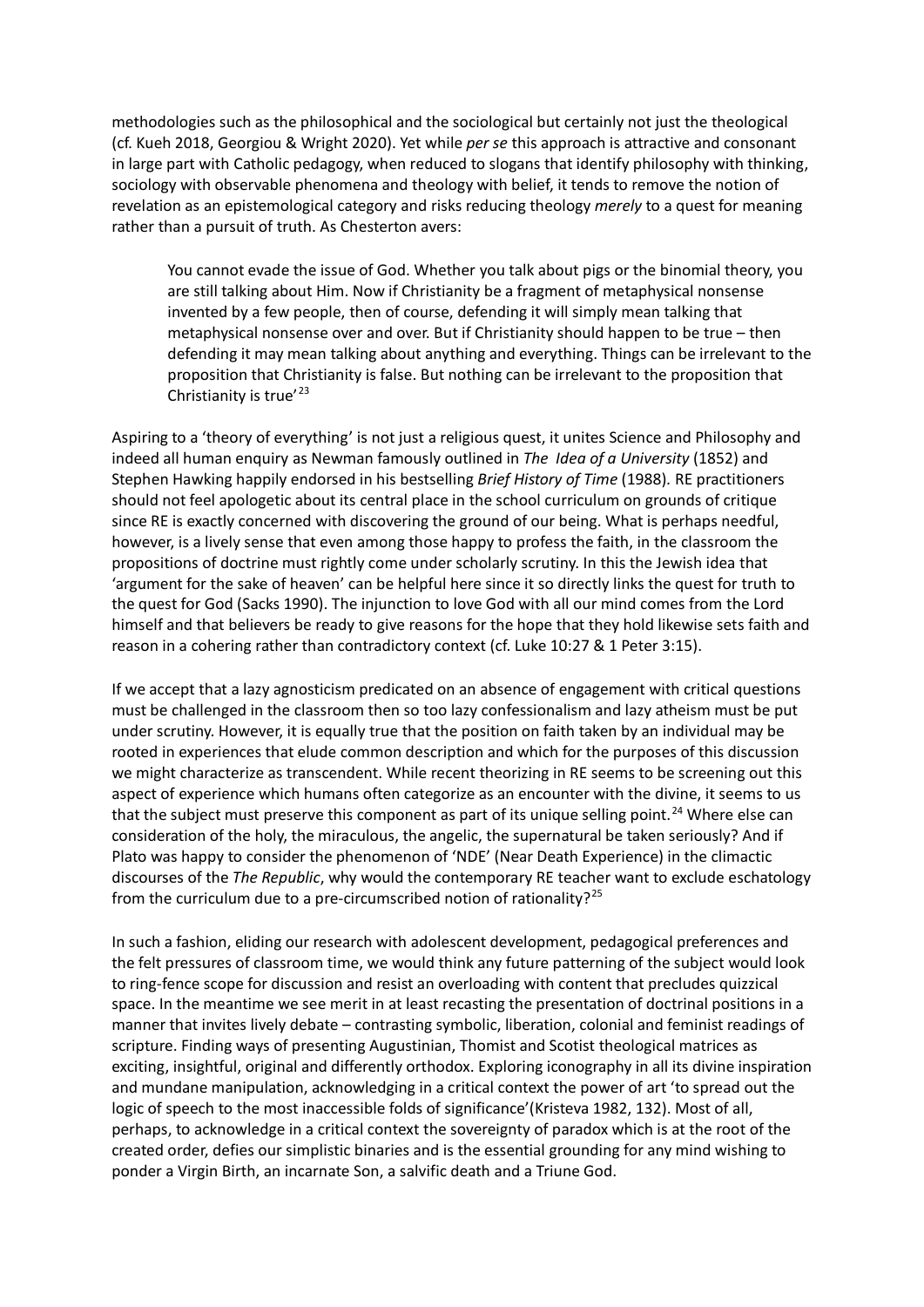### **'Exclusivity v inclusivity'**

Yet while the paradoxes at the heart of Christianity are precious to its adherents, outside the faithschool sector an increased sensitivity to complexity and relevance has contributed to a current of opinion strongly critical of the 'religious turn' manifest in the recent reforms. It begins with the reasonable query as to whether one can meaningfully talk from 'official' standpoints when the views of affiliated individuals are so varied (Dinham and Shaw 2015). It continues through the ruminations of the Commission on RE as to whether a focus on religious traditions risks alienating 'nones' (the increasing numbers of non-believers)<sup>[26](#page-15-17)</sup> and finds fullest expression in the criticism that confessional viewpoints restrict freedom. [27](#page-15-18) While in theory, the current 'post-modern' tolerant climate confers validity on *any* standpoint, in practical terms religious views come under suspicion because absolute claims are ironically declared intolerable in the name of tolerance.

Given that RE aspires to be 'a safe place to discuss difference', the accusation of intolerance in an educational context has had ramifications for the methodology and teleology of the subject (cf. McKain 2018 & Chater 2020 71). An obvious solution pursued in the UK context has been to teach a number of different religions according to the taxonomy popularized by Ninian Smart while according pre-eminence to the Christian tradition.<sup>[28](#page-15-19)</sup> This, however, has endured sustained criticism for its Westernized analytical matrices and false 'outsider' objectivity which in fact 'others' the views of different religious traditions by means of its implicitly superior perspective (cf. Hand 2007 and Sahajpal 2018). The response of Government in framing the 2016 reforms was to emphasize 'insider' views which were garnered from representative bodies of major religious traditions. Unsurprisingly this was welcomed by what might be termed the 'confessional stakeholders' who were finally able to challenge misrepresentations of their views and construct curricula mirroring more accurately their core beliefs (DfE 2014b).().

Despite this decisive policy shift, the vexed nature of this question perhaps inevitably led to moves in the opposite direction occasioning radical discussions among the RE community in England and Wales regarding what shape the subject should take in order to be *relevant* to unaffiliated individuals holding no religious belief. The proposed solutions have varied widely, including revisiting an idea to recast the subject as a non-religious wisdom endeavour called 'sophology' and another reenvisioning it as an heuristic curriculum across a matrix of Big Ideas (cf. Francis 2013 and Wintersgill 2017). The aforementioned Commission on RE has suggested renaming the subject 'Religion and Worldviews' in order to signal inclusion of non-faith perspectives *ab initio* though whether this will prove practical, teachable or examinable remains to be seen.<sup>[29](#page-15-20)</sup>

In part, the presenting problem when adopting an approach which is inclusive of all 'worldviews' is infinite complexity. For all that Smart's taxonomy is unfashionable, determining what might be considered a worldview worthy of the name in a classroom setting of unformed, uniformed and uninformed opinions about life the universe and everything risks rendering the category meaningless or employing ever more refined criteria in the name of inclusivity. Religious education practitioners may be both weary and wary of according curriculum time to traditions based on numbers of adherents, but if it is difficult to attribute significant phenomenological, cultural, intellectual, architectural, textual or ethical features concomitant with a worldview, it calls into question what exactly is under review and indeed what, if anything, can be assessed with any objectivity.

It seems to us, then, that for all their untidiness, the meta-narratives of enduring religious traditions must remain central to the subject. Hence, two current attitudes towards faith emerging from 'insider-outsider' debates seem important to avoid. The first tendency discernible in recent debate is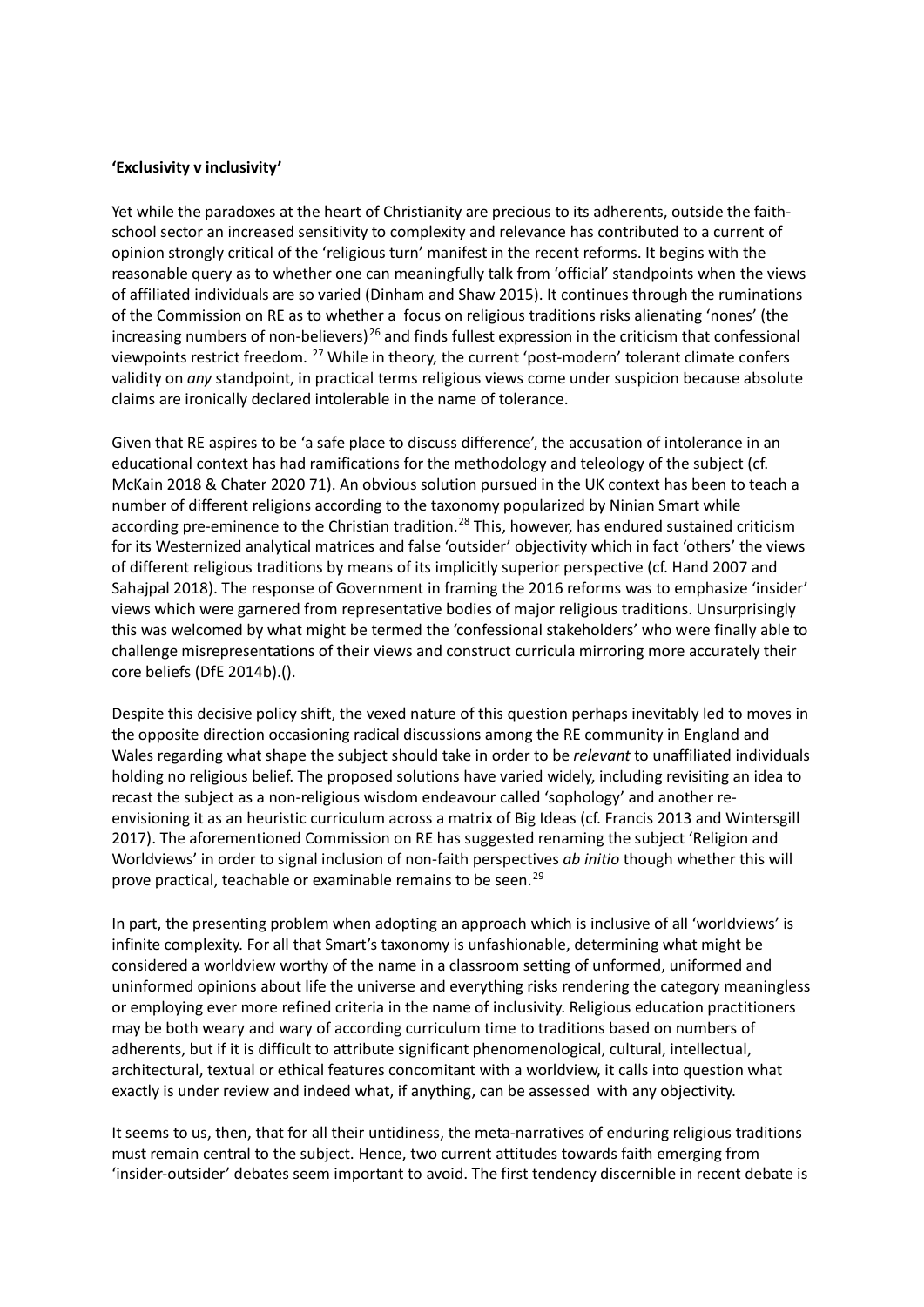the pathologizing of *faith* itself as 'a problem' in RE based on it being concomitant with prejudice (e.g. Chater & Brine 2020). Historically, from the French Revolution onward, the shadow side of *laicité* has often been freighted with hostility to those professing confessional stances which are caricatured as irrational and intolerant. In the modern West this is manifest, for example, in the desire to exclude stakeholder representatives from educational policy making in RE.<sup>[30](#page-15-21)</sup> As Paul Barber, Director of the Catholic Education Service has remarked, this seems akin to excluding native speakers from discussions and decisions on how to speak in their mother tongue. Moreover, the way human beings learn would suggest that being articulate in the vocabulary and grammar of one religious tradition can and does lead to engagement with other worldviews just as linguists tend to find mastery of second and third languages increasingly easy (Towey 2018b).

The second is that a corollary to the concern for 'nones' in the curriculum is the risk of making the question of faith central to the classroom experience of RE. While this might appeal to everyone's inner Luther, it would impoverish the discourse of the discipline immeasurably were 'theism' v 'atheism' to become its pivotal aspect. One of the odd side-effects of the 2016 GCSE reforms in England is that *non*-religion is the *only* standpoint that *every religion* has to study (McGrail & Towey 2019). The existential gravity of having such a fundamental option constantly at the forefront of a curriculum subject does not seem prudent and would hardly diminish the baleful propensity towards othering which bedevils social harmony and which is so resoundingly challenged by the Great Commandment and the Parable of the Good Samaritan (Luke 10:25-37).

On both counts, then, it is interesting to note in our findings an essentially unanimous contentment with the way both students and practitioners have engaged with the study of another religious tradition. This was one of the most controversial aspects of the reform since hitherto, study of a second religion had not formed a compulsory part of the examined syllabus in Catholic schools.



The Reform has led to a better understanding of Judaism/Islam:

Confirming sentiments expressed in the qualitative phase, the 2019 survey saw almost a third of respondents highlighting the second religion element as one of the most engaging components 'students have thoroughly enjoyed learning about Judaism.'<sup>[31](#page-15-22)</sup> Taken together, these findings would seem to suggest that while church schools may have imbued in students a degree of Catholic familiarity and confessional *specificity,* this has neither fomented *exclusivity* still less *hostility* in relation to the study of different religious traditions. And on this count there may be grounds for mastering the language of fewer religions well rather than learning to say 'hello' in an attempt to give equal billing to a hundred different worldviews. Recast as 'specificity v sympathy', this particular *aporia*, seems readily transformed into opportunity for dialogue.<sup>[32](#page-15-23)</sup>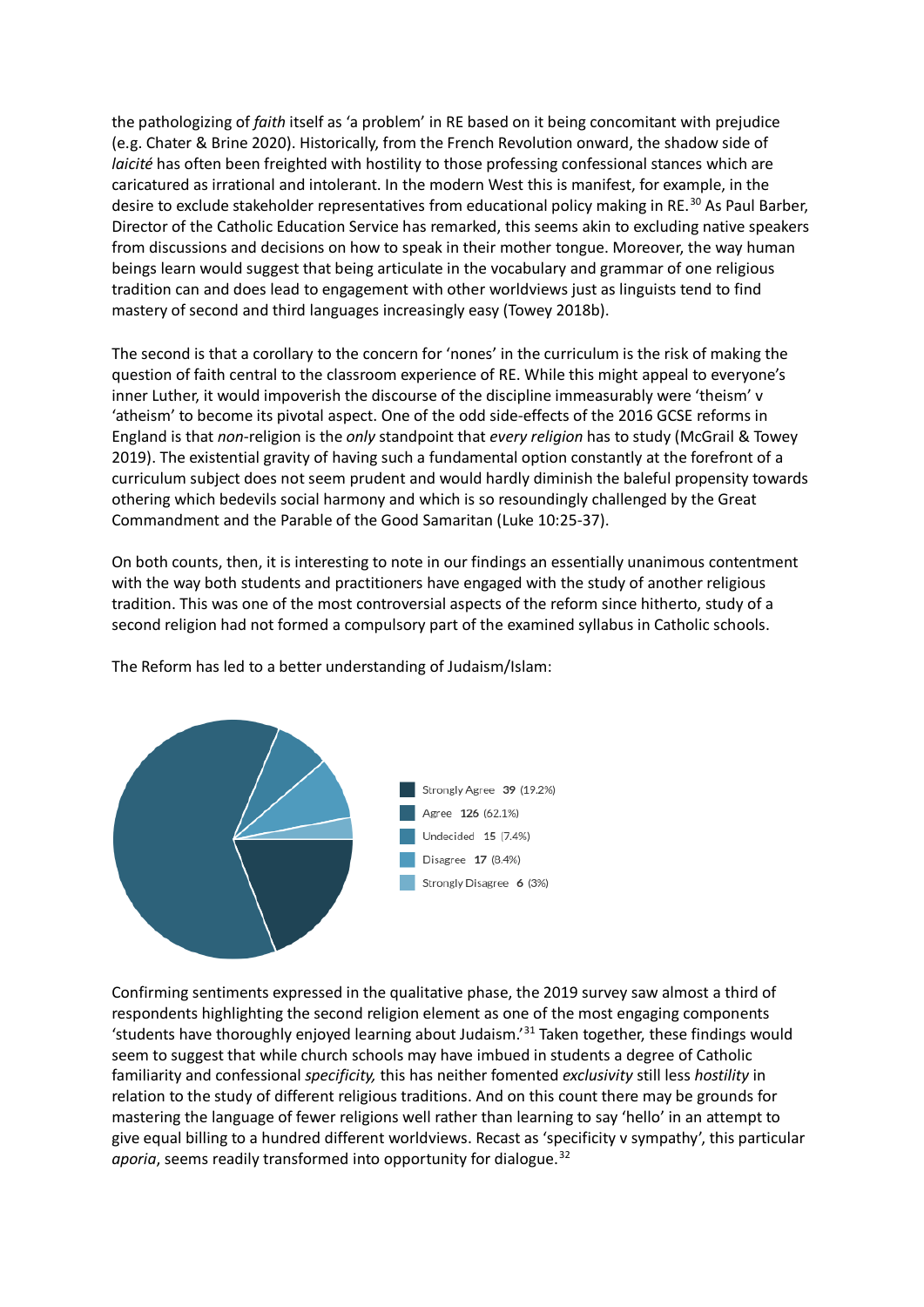#### **Information v Formation**

The last *aporia* we will consider in this article can be cast across a spectrum of guises – 'verity v virtue', 'content v comportment', 'thinking v doing' and possibly even 'faith v works'. For our purposes we are compassing this space fairly neutrally as 'information v formation' but it is hardly contentious to say that there is an implicit 'change agency' in the enterprise of 'education' (Latin – 'to lead forth/ draw out'). Linking nurture with nature, Aquinas has it as a fundament of Natural Law (ST 1a2ae q.93 art.2) and we can observe that subject disciplines have a formative dimension such that just as the study of biology forms a biologist and history an historian, so the teleology of religious education can be the forming of a theologian.

But should it? Besides humanists objecting that 'theologian' is already a confessional term (Francis 2013), the local priest, parent or catechist might prefer the outcome of RE to be the formation of a saint. After all, according to Acts the original disciples of Jesus were followers of 'The Way' (Acts 9:1- 2; 19:9; 19:23; 22:4,14,22) and one can see from the Letter of James a clear continuity with the Jewish hermeneutic of *halakah* (HLK – 'to walk'). *Pace* St. Paul whom James appears to be correcting, it also calls to mind the critiques of Christ who was far more impressed with what people did rather than said (cf. James 2:18 & Matt 7:21-23).

Moreover, while Leonard May has convincingly argued that the ultimate religious question is 'how do I love?' (2005), it would be myopic to think that only persons of faith have this as their ultimate concern. This is surely an advantage in the heterodox RE classroom and the recent revival of 'Virtue Ethics' is one of a number of trends that highlight a certain self-actualization as a concern proper to the educational enterprise. Linked to the revival of Aristotelian categories over the last few decades, the attraction of finding a common aim of *eudaimonia – '*human flourishing' and schooling students in *phronesis* 'wise choice' has a universal non-confessional appeal in the field of education. This principle of transformative learning which aims to *change* an individual for the better is not new, but rather underpins the pedagogical endeavours of the West since to paraphrase Aristotle, the aim of our education is not to be smart but to be good.<sup>[33](#page-15-24)</sup>

In a search for universality, a case can be made that ethics and religious education should be studied separately as Kate Christopher has argued recently.<sup>[34](#page-15-25)</sup>One problem this approach would solve is the overloading of RE with the all the Christian aspirations of a school. As others have long argued, this is a mistake since it precludes important questions about what constitutes a Catholic curriculum in the first place, an issue which extends far beyond the purview of the UK (cf. Olsen, 2010; Buhrman, 2011; Grace, 2013).

However, a separation of the subject and re-classifying the ethical dimension under Philosophy or Citizenship not only risks defusing religious truths as catalysts for change, it also means on a very practical level that one has to find another place for ethics in a curriculum which is already crowded.*[35](#page-15-26)* Moreover, it would seem self-defeating to remove or even reduce perhaps the most attractive aspect of the subject from the High School classroom. Certainly our research findings point to anxiety among teachers that over emphasis on information has been at the expense of formation. Whilst most (though not quite all) respondents agreed that RE was an academic subject, many voiced a sense that RE had a broader, developmental frame of reference:

It is a highly academic subject and is becoming just that with the content demands of the subject. However, it also goes further than this and shapes students into the adults they will become through exploring world issues, cultural, spiritual, morally and ethically. It allows students to understand their place and purpose in society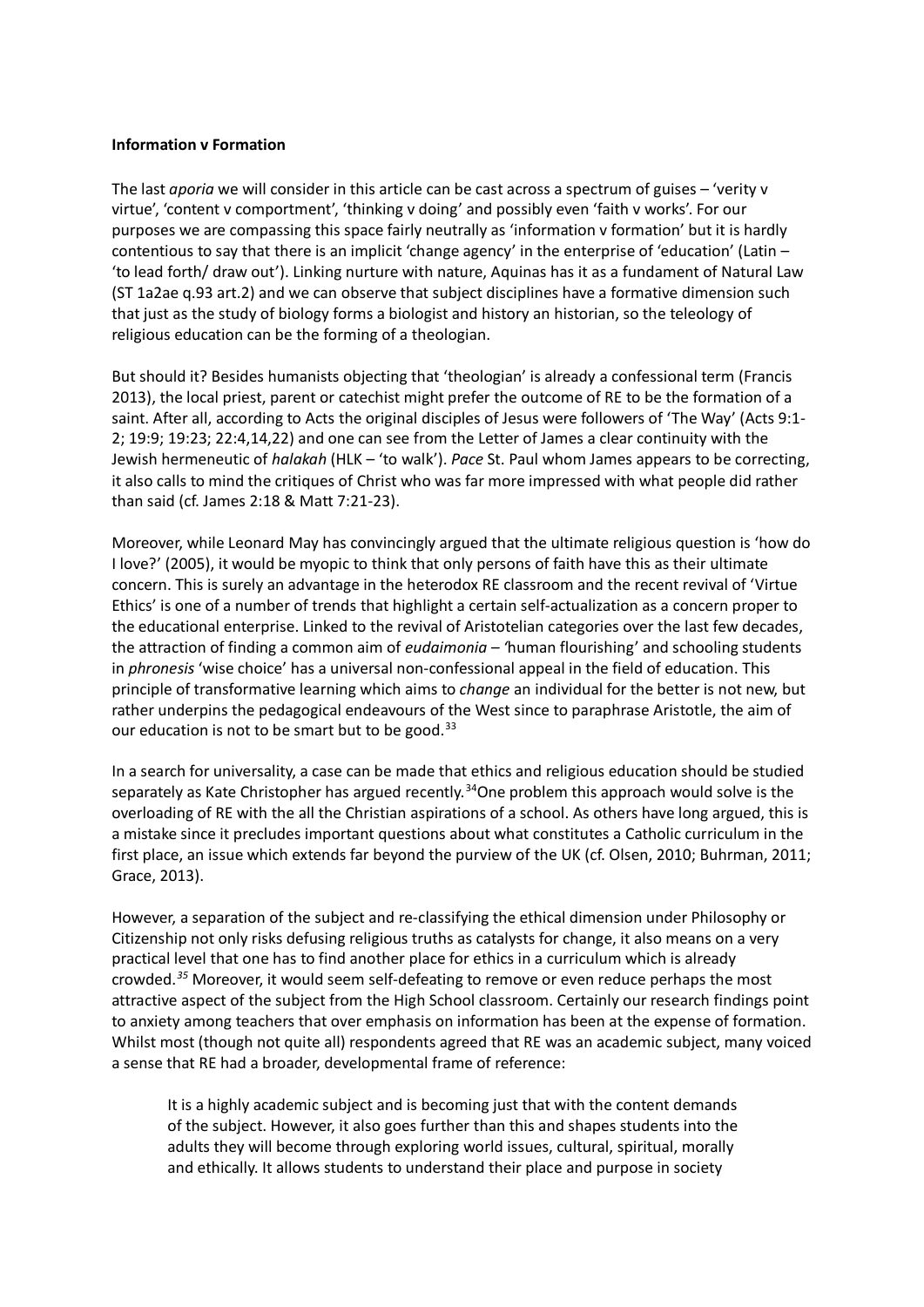and our global community. In a society where communication is highly deepened on social media it brings people together as a community where greater understanding of support and love for one another is an integral part of human needs.[36](#page-15-27)

In part this involved a desire that RE should also assist students in developing their own spirituality:

There is a lot more complexity and subtlety going on in RE. Unlike other subjects that aim just to deliver a body of knowledge and help with understanding and examination and assessment of the knowledge and understanding RE is about helping students on a spiritual journey. To explore and tackle the bigger picture of the meaning and direction of life and ultimately to invite students to have a deeper understanding and appreciation of their own spirituality and even an invitation to encounter a deeper understanding and experience of God Himself. I do not think that this is the aim of any other subject. Also RE unlike most other subjects touches on and encounters the important and fundamental struggles that young people are encountering in their lives as they grapple with ultimate meaning and life.<sup>[37](#page-15-28)</sup>

Does this therefore open the way to a more deliberate rather than accidental inclusion of character formation/ self actualization into the syllabus for RE? Can the subject learn from James Arthur, who has long questioned whether current curricula can do what Catholic schools in the English context would like them to achieve? (See Arthur, 2013). Founder of the Jubilee Centre for Character and Virtue at Birmingham University, Arthur and his team of some thirty academics would happily recast the entire enterprise of education in a classical mould since 'Character education isn't something else on educator's plate – it is the plate.' $38$ 

It is important to note that this 'character turn' can all too easily be denuded of Christian content by the generalized but vague use of the term 'Gospel values' in an educational context (Boeve 2016). The situation is further clouded in the UK where national efforts to prevent religious radicalization have led to the identification of a distinct set of 'British values' pinned at the entrance of every school.<sup>[39](#page-15-30)</sup> Yet the astonishing rise of 'mindfulness' as an educational category has to be noted by a discipline which has spirituality and prayer as part of its subject content. Likewise the millions who access two-hour online lectures on Genesis interpreted through the eyes of the Jungian analyst, Jordan Petersen, are *possibly* witnesses to a constituency ignored by a subject loathe to trespass 'psych-ology' – 'soul studies'.[40](#page-16-0)

After all, in the longstanding Catholic tradition, following Aquinas and others, such things have never been out of fashion. Internationally, not only have figures such as Alasdair MacIntyre (2007) successfully profiled the category of virtue at the theoretical level, at the classroom level of teacher and pupil the centrality of virtue is key to the way Bishop Marcus Stock understands the task of teaching Gospel values:

Gospel values, rooted in the Beatitudes, constitute the 'outcomes of the educational enterprise in every Catholic school'. These values have to be enacted, though, through the practice of their corresponding virtues. Growth in the virtues, through the pursuit of a human excellence which exemplifies Gospel values and which is embodied in the whole life of the school community, is the means of achieving those outcomes.<sup>[41](#page-16-1)</sup>

Yet there is perhaps a more pressing point. We have noted above and elsewhere that among the aims behind recent Government reforms in England has rightly been a desire to remove the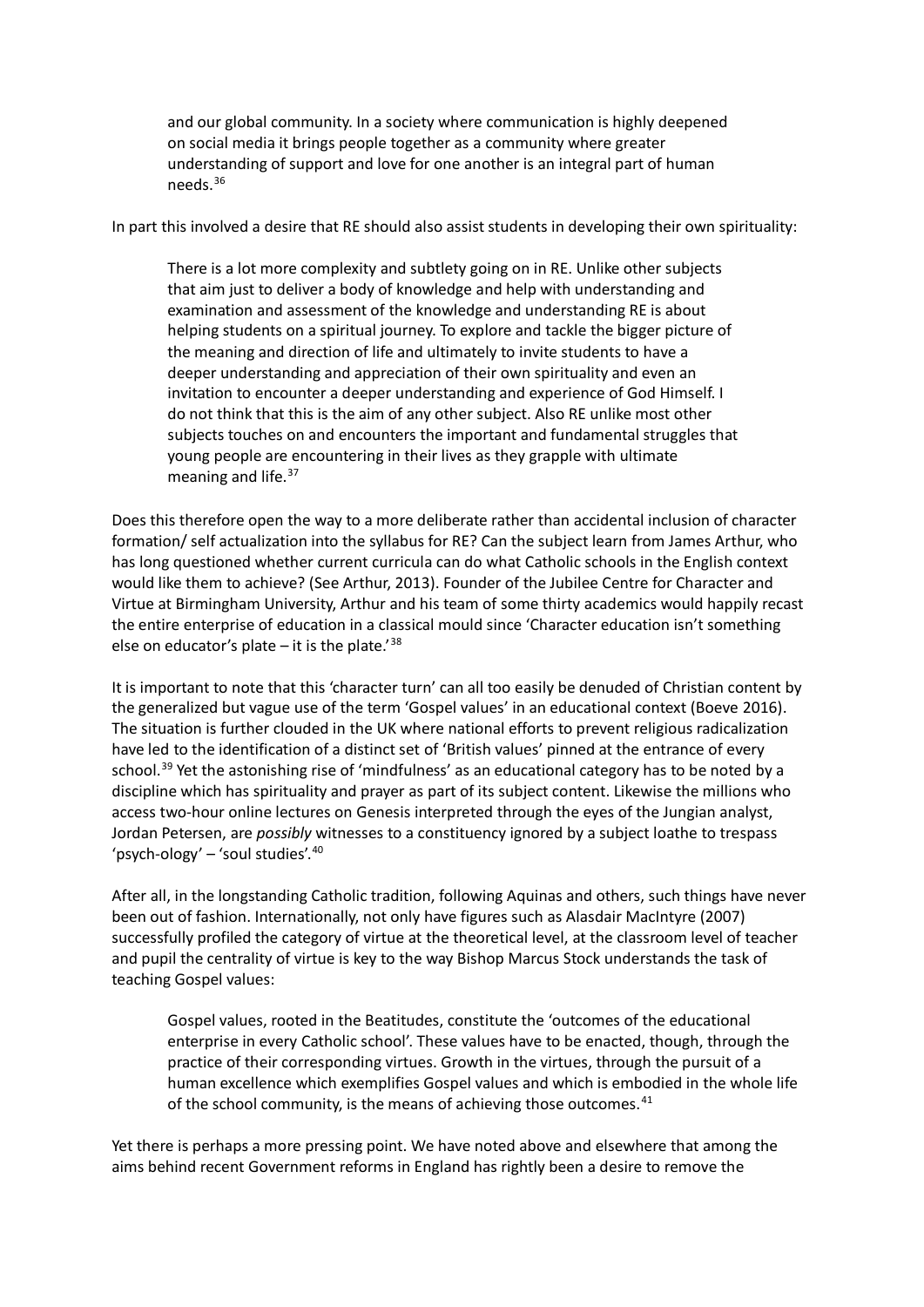impression that High School RE is a classroom version of a daytime TV show. Yet this is in the teeth of infiltration by a social media culture which has contributed to a sense that the whole of life is an extended debate classified by the clickbait binary of like v dislike. In 1964 Marshall McLuhan famously claimed mass-media had rendered the world a global village but by now we would suggest social media has rendered it something of a global bedroom. Given that casual browsing reveals nothing too important, nothing too trivial, nothing too intimate, nothing too public for perusal, it may be that retaining space in the RE classroom for moderated debate and maturation is actually more important than ever.

# **Concluding Remarks and Recommendations Summary**

Although Heraclitus observed that the only permanent thing is change, the dynamics of educational policy and pedagogical flux retain the power to surprise even experienced theorists and practitioners. Rehearsing our argument, Government reforms designed to increase the academic rigour of public examinations in High Schools have not only effected curriculum change in RE but also thoroughgoing reflection about the nature of the subject among academics and practitioners. In researching the outworking of the reform in the Catholic sector using contextual, empirical and theological analytics, recurring tensions/ binaries/ *aporie* have led us to choose a distinct taxonomy to present our findings.

Academic Rigour – Accessibility. The aim of the reform was to improve academic rigour and our findings suggest that whether we look at examiner reports, student interviews or practitioner surveys it has succeeded in this aim. Tougher exams which are allaying concerns about the credibility of RE have, however, proved challenging for Low prior attainers raising concerns that the 'academic poor' are being marginalized. While the authors note that specialists in every discipline want to foster participation in their subject and for it to be loved, the existential depth of a subject which touches so deeply on matters of identity and destiny exacerbates the issue of alienation, especially in a context where the subject is compulsory. At one level, we would make no attempt to resolve this *aporia* given that a different qualifications matrix which includes short courses and practice based options might be helpful and would mirror what happens in other subjects. At a deeper level, however, we would suggest that patterning the subject hermeneutically through a more biblically based/ literary-prism might prove beneficial and allow engagement at the imaginative level for all students. In this respect, the 'road map' laid out by *Dei Verbum* remains a sure guide (Towey 2009). Not only does it understand *revelation* in a relational, inter-personal manner, enfolding Christian history into a salvation narrative, it respects the very nature of human beings as first and foremost story-tellers navigating our lives in songlines.<sup>[42](#page-16-2)</sup>

Confessional -Critical. Although traditional Catholic intellectual formation has long linked theology, philosophy and science in a unified pursuit of truth, the contemporary *zeitgeist* is suffused with a view that faith precludes rationality. In this view RE risks being classified as catechesis and a curriculum rich in Catholic philosophy rather than Catholic theology would be preferable and more aligned to the critical rather than confessional propensities of the adolescent mind. While our empirical evidence demonstrates a degree of sympathy for this argument, it would surely signal a failure of the imagination to drain Catholic RE of its credal treasures which are demonstrably the fruit of both conviction and contestation. Excitement, disagreement, humour, art and architecture all help cohere a Catholic theological tradition that is happily confessional *and* critical in the manner that the greatest mysteries of physics and greatest mysteries of faith are characterized by paradox.

Exclusivity-inclusivity. The analysis noted that although the 2016 curriculum changes in England and Wales signalled a certain *liberté* from *laicité* by its affirmation of 'insider' religious narratives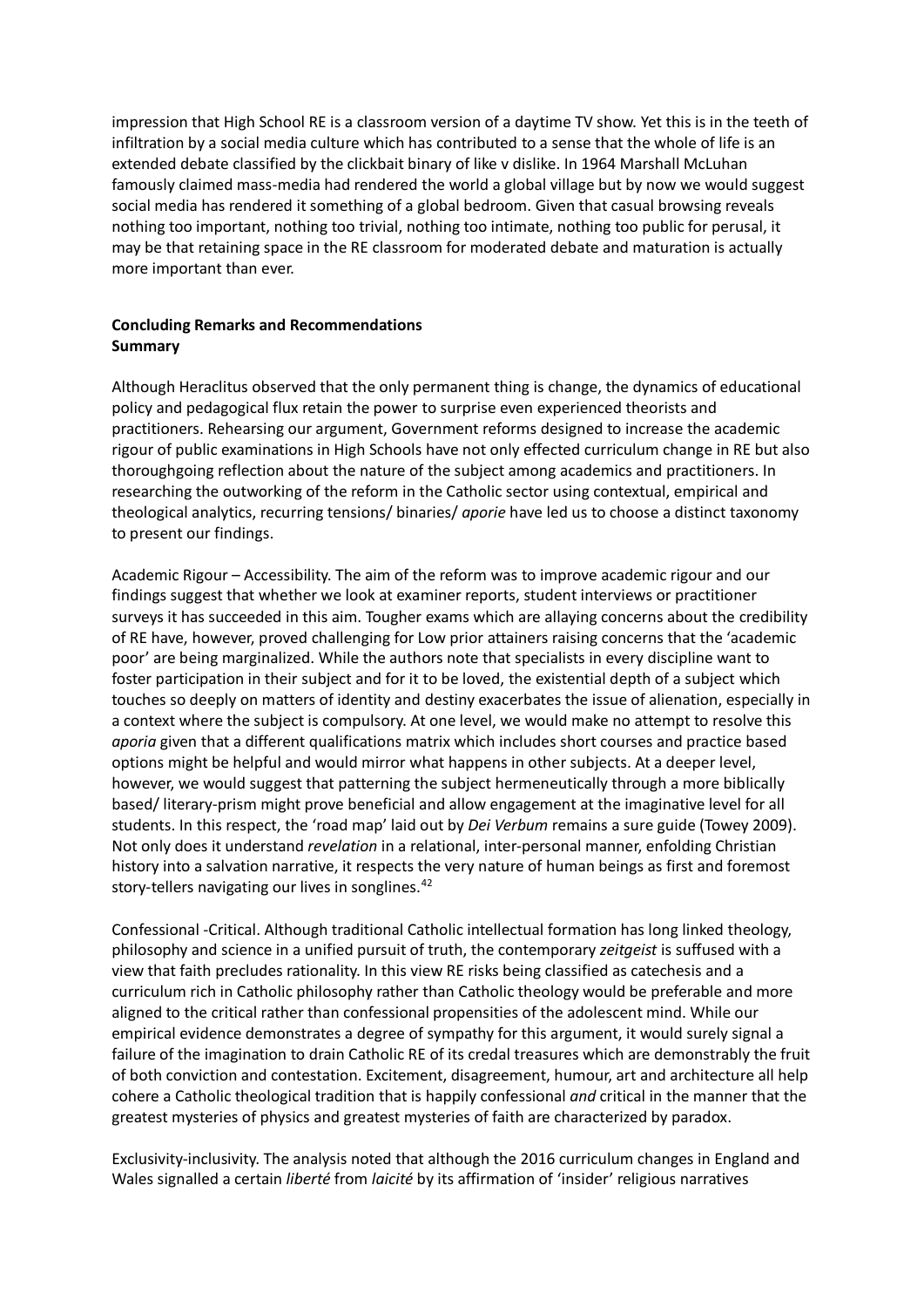articulated by confessional stakeholders, this aspect of the reform has not been universally welcomed. The assumption that religious convictions are inevitably intolerant has traction on the English scene which, when set alongside a concern not to alienate 'nones', has the perverse consequence that in some quarters faith is now seen as a problem in RE. This view is soundly challenged by the experience of reform in Catholic schools which contrary to prior expectations has found study of a second religion in depth to be one of the most welcome features of the new curricula among teachers and students. Although this aspect of our findings merits further research, we may at least surmise that Catholic *specificity* in the curriculum does not engender *exclusivity* in religious attitudes still less *hostility*. If mastering the grammar of belief through the language of one religious tradition is a better grounding for community cohesion than attempting to learn superficial traits associated with a multiplicity of worldviews, then reframing this *aporia* in terms of specificity and dialogue would seem to be an obvious way forward.

Information v formation. It can be conceded that all subjects have formative dimension and while many taught disciplines have an inherently utilitarian nature (engineering produces engineers) matters are a little more complex in the polyvalent, inter-disciplinary, inter-personal world of RE which perhaps should be aiming to produce saints but is instead producing theologians! Some might indeed lament that the public funding and therefore accountability of faith schools does not permit RE in England and Wales to have a more pronounced discipleship character as might be possible in some international school contexts.<sup>[43](#page-16-3)</sup> Yet somewhere between information and formation is the agency of inspiration and the subject would be wrong in our view not to participate in the growing popularity of mindfulness, spirituality and character education. As Philip Robinson has insightfully remarked, 'RE is more than an academic subject but it is not less than one<sup>'[44](#page-16-4)</sup> and it seems to us this quite naturally allows the discipline to have challenging intellectual content *and* rewarding personal side effects.

To conclude, unlike the periodic table of elements, RE is perhaps better imagined as a watered glade where practitioners and theorists need to resist the temptation to tidy up too much. The subject needs coherence, but it also needs to allow space for surprise and to be a soil in which students can grow. To that end, RE needs to soften its sense of exceptionalism, accept the tensions of its discipline as the space within which it operates and see in the paradox of Christ a paradigm for the subject which in the words of Newman is inclusive of all others, 'indivisibly one, inexhaustibly various.'<sup>[45](#page-16-5)</sup>

<span id="page-14-3"></span><sup>4</sup>Geoff Whitty quoted in Morgan 2015.

<span id="page-14-0"></span><sup>&</sup>lt;sup>1</sup>In early discussions with the Department for Education these included Centre for Catholic Studies at Durham University, Heythrop College, Leeds Trinity University Liverpool Hope University, Newman University, Birmingham and St. Mary's University, London.- 2

<span id="page-14-1"></span><sup>&</sup>lt;sup>2</sup>External reviewers included education experts Dr. Joanne Pearce (University College London) and Dr. Ann Casson (Canterbury Christ Church University) as well as diocesan RE advisors.

<span id="page-14-2"></span><sup>&</sup>lt;sup>3</sup>Catholic pathways for 14-16 year olds were offered by three of the four national awarding bodies, AQA, Edexcel and Eduqas – see reference list for details. 4

<span id="page-14-4"></span><sup>&</sup>lt;sup>5</sup>See British Social Attitudes survey, 2019. Accessed 7<sup>th</sup>July, 2020. https://www.natcen.ac.uk/newsmedia/press-releases/2019/july/a-britain-that-is-losing-its-religion,-has-faith-in-science-and-is-adopting-moreliberal-ideas-about-sex-and-relationships/

<span id="page-14-5"></span><sup>&</sup>lt;sup>6</sup> E.g. in 2020 the top five schools in Surrey at GCSE were all Catholic, an astonishing metric given they number just 10% of the schools in the county. [https://www.getsurrey.co.uk/news/surrey-news/10-best-secondary](https://url6.mailanyone.net/v1/?m=1jsmE3-0006aW-46&i=57e1b682&c=tPtBnttYvjlZ2j0WL_L1BXvxlz5iFqWnqZfJvpyAb61fyhljiflnbdx7f813YBIYJUQy9rbPRoUI8NIp9CCzg6WcpfKWRuKF3onb0wppoI8YF5tD-bopHOp-xd-AmROVcQHbK56vf1pwLYixG6pKpwQIFjyI-8GVGonMwTgy8mYIKT7zZVTqw3s_DiyQp2JHkz943dVmlJfPMhpt32pLz3JPK9vxpYHZzvwHYU_FCDgB8w9BDdBA_vV66d5i3ZZo-NGkbfiBN_X3JBYBxawm4VJZPZvqvpOVZeu487oUrGq2IaoztF8G0zfqm_u2rHLH)[schools-surrey-16560166.amp](https://url6.mailanyone.net/v1/?m=1jsmE3-0006aW-46&i=57e1b682&c=tPtBnttYvjlZ2j0WL_L1BXvxlz5iFqWnqZfJvpyAb61fyhljiflnbdx7f813YBIYJUQy9rbPRoUI8NIp9CCzg6WcpfKWRuKF3onb0wppoI8YF5tD-bopHOp-xd-AmROVcQHbK56vf1pwLYixG6pKpwQIFjyI-8GVGonMwTgy8mYIKT7zZVTqw3s_DiyQp2JHkz943dVmlJfPMhpt32pLz3JPK9vxpYHZzvwHYU_FCDgB8w9BDdBA_vV66d5i3ZZo-NGkbfiBN_X3JBYBxawm4VJZPZvqvpOVZeu487oUrGq2IaoztF8G0zfqm_u2rHLH)

<span id="page-14-6"></span><sup>7</sup> Respondent # 43554532

<span id="page-14-7"></span><sup>8</sup> Respondent # 43551004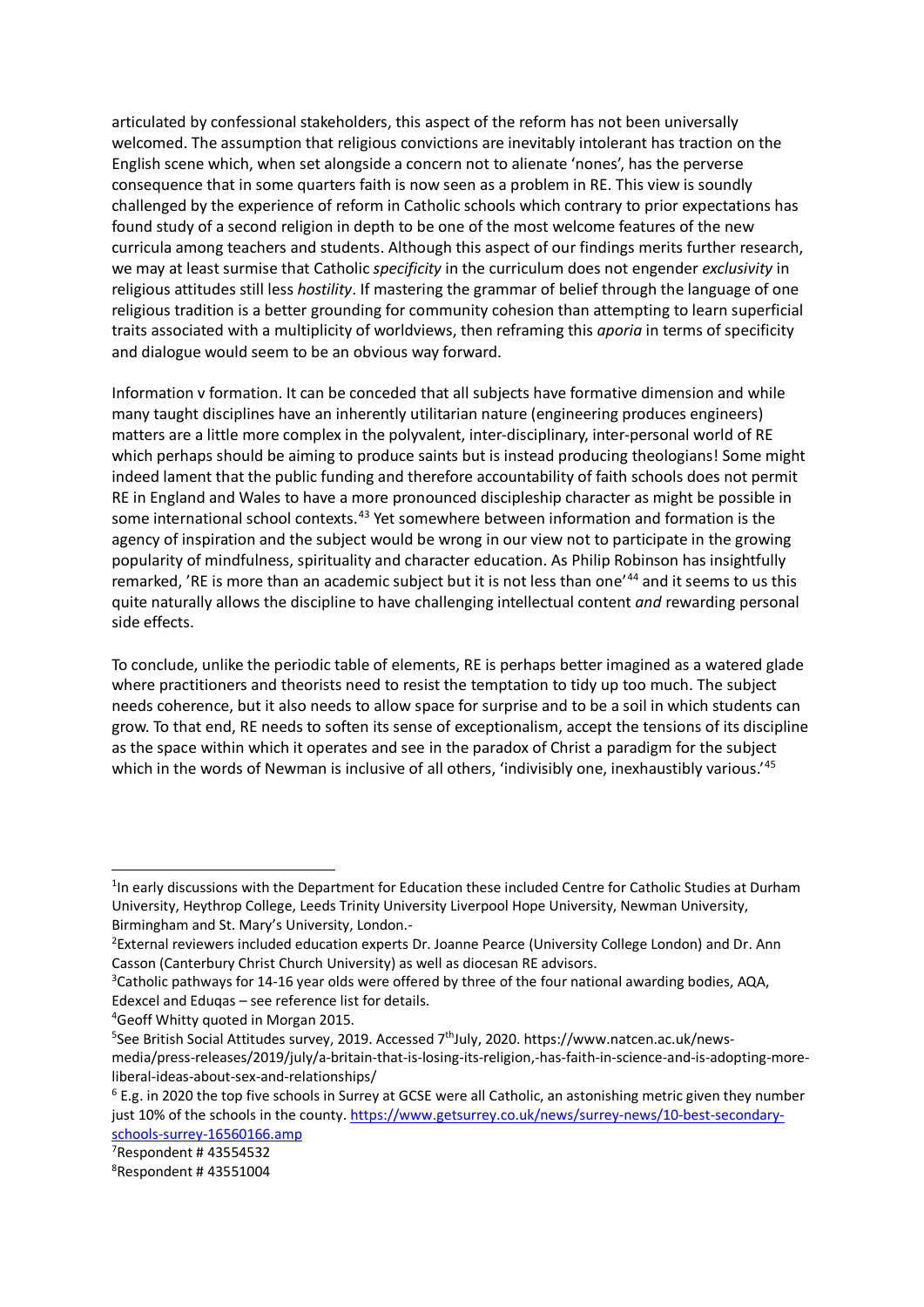<span id="page-15-0"></span>9 Respondent # 43772936

<span id="page-15-1"></span>10Respondent # 43990882

<span id="page-15-2"></span><sup>11</sup>Respondent # 43567678 As a counterpoint, it is noteworthy that a teacher in the qualitative phase questioned why technical language was regarded as such an obstacle in High School when her 8 year old was using the term transubstantiation at primary level. School 2Tb

<span id="page-15-3"></span>12School 2S5

<span id="page-15-4"></span>13Moreover, when combined with *realpolitik* on the part of school leaders who are themselves under pressure to maximise the number of 'pass' grades, this tension between attainment and accessibility has the potential to threaten hard won policy coherence between local diocesan and national ecclesial bodies.

<span id="page-15-5"></span>14School 7P

<span id="page-15-6"></span> $15$  School 1P

<span id="page-15-7"></span> $16$ See Towey and Robinson, 2018. The pattern of the reform has forced many schools to choose between the Bible *or* Ethics with the result that only about 10% of Catholic schools and 1% of other schools are opting for Scripture modules with AQA, the largest GCSE provider.

<span id="page-15-8"></span><sup>17</sup>School 3S4b. E.g. Question. 'Which has been the most interesting thing you have studied in the last 18 months?' Answer. 'Mark's Gospel and like how it [would impact like on our lives now](https://youtu.be/MOx_Dcnu04o).'<br><sup>18</sup>See for example 'A Message wrapped in Words' https://youtu.be/MOx\_Dcnu04o accessed 7<sup>th</sup>July, 2020.

<span id="page-15-10"></span><span id="page-15-9"></span><sup>19</sup>Understanding Christianity 'used in over 4,500 schools acro ss the country.' Accessed 7<sup>th</sup> July 2020 https://www.understanding Christianity.org.uk

<span id="page-15-11"></span>20ST 1a q.2 art.3'Videtur quod Deus non sit'

<span id="page-15-12"></span><sup>21</sup>They were admittedly hectic times but the hermeneutical calumny regarding Genesis formed part of set of online model assessment answers which were taken down at the insistence of the author. Even more astonishingly, it was pointed out to another exam board that they had managed to design one third of an Alevel in Christianity with no reference to Jesus, an oversight that was hastily rectified.

<span id="page-15-13"></span>22Respondents ## 4357131, 43871697, 4351004, 43560366 respectively

<span id="page-15-14"></span><sup>23</sup> Chesterton IDaily News, 12th December 1903 quoted in Paul Rowan (2017) *The Scrappy Evangelist,* .p.173.

<span id="page-15-15"></span> $24$  E.g. The category of transcendence is present in the interim report of the Commission on Religious Education (2017) and it is absent from the final publication (2018) – for details see Towey 2019.

<span id="page-15-16"></span>25It is noteworthy that in *The Republic*, Plato uses story to lay the foundations of his ethics in Book II (Myth of Gyges) epistemology in Book VII (Allegory of the Cave) and anthropology in Book X (Myth of Er).

<span id="page-15-17"></span><sup>26</sup>The Commission on Religious Education was an independent body which met regularly over a period of two years 2016-18 chaired by the Dean of Westminster. Rev. John Hall with one of the authors, Towey, among its appointees. It was convened by the Religious Education Council, a body of individuals and stakeholder affiliates from faith traditions which has exercised a degree of oversight around the subject since the 1970s. 27See Clayton et al, 2018.

<span id="page-15-19"></span><span id="page-15-18"></span><sup>28</sup>See National Association of Teachers of RE (NATRE) outline of statutory obligations, accessed 7<sup>th</sup> July 2020 [https://www.natre.org.uk/about-re/legal-requirements/](https://url6.mailanyone.net/v1/?m=1jsoXW-00005U-5b&i=57e1b682&c=YEl_EaGMSY8bUGukgvynQ7xIhrXpkfWXeg4jrHWY4S82myNPRzUlWXVLAwZY2GXU1irSrO_-uFM_PSnaUCcvUd3R8I3NxTD89I-aeg8ULl7Qa-sFAWEN6MWvXfRmGgYuhgZ04Xzhyk9dMlCHdA2t3DvLtElU3kjHZr1Wagc889LGtgORgDDMa0Q4wCPuUfaplU0R_NpD8fYfuMhf_jHmze6NM_u3qJj1QkXO8jTuyvM48L6B2eske8VtZaUqTprh)

<span id="page-15-20"></span> $^{29}$ Despite these reservations, the Welsh Assembly are at the time of writing holding a consultation on adoption of the central tenets of the Commission's recommendations which can be accessed via

[https://www.commissiononre.org.uk/final-report-religion-and-worldviews-the-way-forward-a-national-plan](https://url6.mailanyone.net/v1/?m=1jsofD-0000BG-3a&i=57e1b682&c=Q2lP5_E9vKoiu6sYZzdfTEeRmd-OvK9hG7s5khawg1Gq7pk4N-PuXVENhQYK8KpO3ufoXfM6yWaVBbEn_uUaMVlJlfxwZJ04Fdl0W8srXfDWkPjiZoDRweJkExtOcry0ucnpee9QQl6tLhxCD7W88zqDaagMyeRY_OFRlqHLMgYpN61-J-dJbcTOzAkBIS21BfwQhQq5nCvutgQS7OGt2a80MExgbf8DJ_xk5zG41difCVAspK3n1ZBgmXWUZIIzMy_6wf_Xu1zgW7MxGi_H4paihZNS5zn4gUNF6MTf1rG4veot8GL4Gxp18DsuSyXrhcYbLZjF_f83nV3nfVgkCg)[for-re/](https://url6.mailanyone.net/v1/?m=1jsofD-0000BG-3a&i=57e1b682&c=Q2lP5_E9vKoiu6sYZzdfTEeRmd-OvK9hG7s5khawg1Gq7pk4N-PuXVENhQYK8KpO3ufoXfM6yWaVBbEn_uUaMVlJlfxwZJ04Fdl0W8srXfDWkPjiZoDRweJkExtOcry0ucnpee9QQl6tLhxCD7W88zqDaagMyeRY_OFRlqHLMgYpN61-J-dJbcTOzAkBIS21BfwQhQq5nCvutgQS7OGt2a80MExgbf8DJ_xk5zG41difCVAspK3n1ZBgmXWUZIIzMy_6wf_Xu1zgW7MxGi_H4paihZNS5zn4gUNF6MTf1rG4veot8GL4Gxp18DsuSyXrhcYbLZjF_f83nV3nfVgkCg)

<span id="page-15-21"></span>30Hall et al 2018, *Final Report,* p.14 section 3b.

<span id="page-15-22"></span> $31$ Respondent # 44490888. Some 28% identified the second religion as the most or among the most engaging topics.

<span id="page-15-23"></span> $32Cf.$  pioneering development in Belgium of the 'dialogue school' Boeve, 2016, 174-199.

<span id="page-15-24"></span><sup>33</sup> Aristotle *Ethics* II.ii.

<span id="page-15-25"></span><sup>34</sup>Curriculum Directory Symposium, St. Katherine's, Limehouse, Jan 5<sup>th</sup> 2019.

<span id="page-15-26"></span><sup>35</sup> E.g. the 1990s saw Citizenship and Critical Thinking introduced but neither have flourished particularly welll.

<span id="page-15-27"></span>36Respondent # 43612152 37Respondent # 44030882

<span id="page-15-29"></span><span id="page-15-28"></span>38Thomas Lickona in Arthur 2015, p.4.

<span id="page-15-30"></span><sup>39</sup>British values were coined by Prime Minister David Cameron as "democracy, the rule of law, individual liberty and mutual respect for and tolerance of those of different faiths and none." Designed to curb extremism, they call to mind for us the slogan *cuius regio eius religio* – 'in a ruler's land the ruler's religion' which *inter alia*  formed part of the Treaty of Westphalia which ended Europe's religious wars.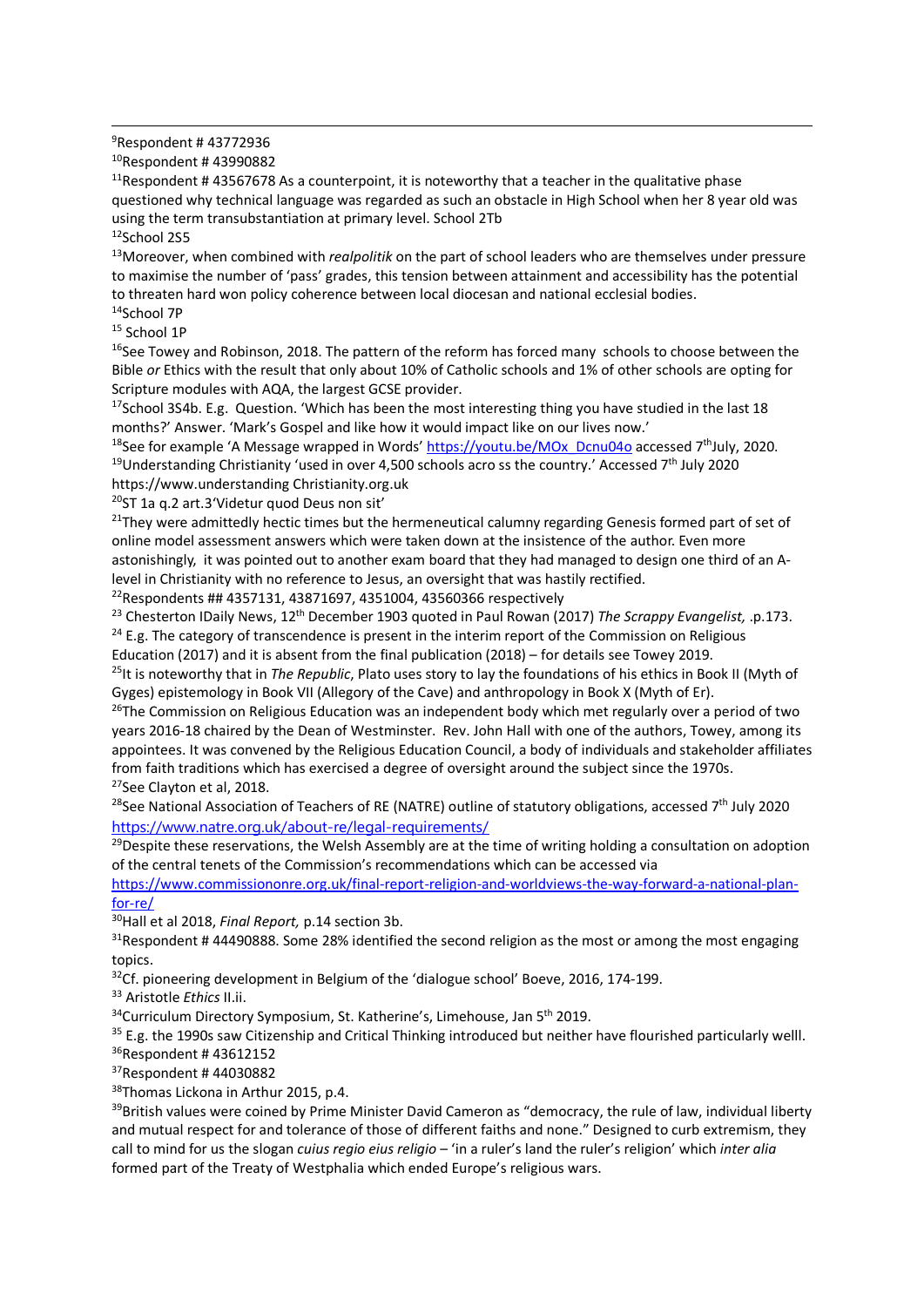<span id="page-16-0"></span>40See http//jordanbpetersen.com

<span id="page-16-1"></span>41Stock in Devanney, 2018, p.3.

<span id="page-16-2"></span> $42$ An allusion to Bruce Chatwin's travel memoir of the same name which examines how aboriginal humans found their way across the trackless outback.

<span id="page-16-3"></span><sup>43</sup> E.g. one might contrast the English with Australia see Rymarz 2017 & 2018.<br><sup>44</sup> National Catholic RE Advisor

<span id="page-16-4"></span>

<span id="page-16-5"></span><sup>45</sup>'The word 'God' is a Theology in itself, indivisibly one, inexhaustibly various, from the vastness and simplicity of its meaning.' *Idea of a University* II:3.

#### **REFERENCES**

AQA 2016 *GCSE Religious Studies Specification B*. Accessed 7<sup>th</sup> July, 2020

<https://www.aqa.org.uk/subjects/religious-studies/gcse/religious-studies-b-8063>

Aristotle 2009 *Nicomachean Ethics* Translated by David Ross revised by Lesley Brown. Oxford: OUP. Arthur, James. 2013. 'The de-Catholicising of the curriculum in English Catholic Schools.' In *International Studies in Catholic Education* 5 (1):83-98[. doi/abs/10.1080/19422539.2012.754591](https://url6.mailanyone.net/v1/?m=1jsiDd-0003fz-3i&i=57e1b682&c=Vd7YWeUbYW2rO92ezhOLtLjRkIXBBqowM0VmTT-85zl1IPzWrHCzJ9lRPjtyA0s0iGAgVhr8G8LinhbC-oKJ4vHG_UCG53Zlaem296WA_nH020UVQfsdZhtnZBbTyL7eUnlKjP1WAbXNknz5K0Gwe_j5YdIrSZUxuSjzmt5sxGapUSqI6q3p1UqoXCq5q7X2lAcYKOnTjoP_FlVFyEW6KAMeyQ5jlt3Kjev4Oh7K3edWfZL1VE7_hQTXO4M0vF9X1Ln7fN-IHzhpWMvJskJeZw) 

Arthur, James. 2015. *Character education in UK schools: research report.* Birmingham: University of Birmingham.

Bowie, Robert and Richard Coles, 2018, 'We reap what we sew: perpetuating biblical illiteracy in new English Religious Studies exams and the proof text binary question.' In *British Journal of Religious Education* 40 (3) 277- 287. do[i10.1080/01416200.2018.1493270](https://doi.org/10.1080/01416200.2018.1493270)

Boeve, Lieven, 2016 *Theology at the Crossroads of University, Church and Society: Dialogue, Difference and Catholic Identity* London: T & T Clark*.* 

Brine, Alan and Mark Chater. 2020. *Reforming RE: Power and Kno wledge in a Worldviews Curriculum, edited by* Mark Chater, 21-35. Woodbridge: John Catt.

Buhrman, William. 2011. 'Globalization, Learning Outcomes and Possibilities for Theological Education.' In *Religious Education* 106 (1):44-62. [doi/abs/10.1080/00344087.2011.539444](https://url6.mailanyone.net/v1/?m=1jsiCW-0000Bq-3d&i=57e1b682&c=Q6XM_BojtIudpdPrhjiGa7e1e3IuMXbiLu9LKrutg_yBVlHVhRBjzvZpbPveFRm6tUKdcpmE2Lq0THZ5JLxzVu05flEw_bMWAbkF6PfUfCxF8zL3A9AFw6BSh2g5njhqsVM_GzxenVcxHW8S9U4YAGiDPIy3m2oyDFwAs-I276MAajDyi3AuSmksbBt2Ibyv2v9Y9UuAX0-H8yFmnoBJ0s59jP3vWxZ_Ud4EQtIj36UCBn3rKuIyH7H6zEqKflsjPfsQLbUeU0-HDqabMbvOog)

Carmody, Brendan. 2017. The Catholic school: non-confessional? In *International Studies in Catholic Education*, 9 (2) 162-175, doi: 10.1080/19422539.2017.1360608

Chater, Mark and Clive Erricker, 2013. *Does Religious Education have a future? Pedagogical and Policy Prospects.* Abingdon: Routledge.

Chater, Mark. 2020. 'The Seven deadly sins of RE' in *Reforming RE: Power and Knowledge in a Worldviews Curriculum,* edited by Mark Chater, 65-71. Woodbridge: John Catt.

Chatwin, Bruce. 1988. *The Songlines.* Harmondsworth: Penguin.

Clarke, Charles and Linda Woodhead. 2018. *A New Settlement Revised: Religion and Belief in Schools.* London: Westminster Faith Debates.

Clayton, Matthew, Andrew Mason, Adam Swift, Ruth Wareham. 2018. 'How to Regulate Faith Schools' In *Impact* 25[. doi/abs/10.1111/j.1741-2005.2008.01268.x](https://url6.mailanyone.net/v1/?m=1jsj1a-000A4G-58&i=57e1b682&c=-IXJ_ZGggnfPbvHx3YtYcstTF5l6pY3UGcgRJxekQaLuLDmMc34GGzmmiJUlmjWpBMxjc9rHvxQC4-NbgDjnbgjFxATy0V6pgIZL0XVqIKRD8z3x2juSGv7fZkkFFdO-tjdIpkXw-h_sYo8LtHtGvbGMWguikgRRtgOU006SrVh4lr8jn4MqDfWvbo8vdH6S1uGFnXCnn1MEq1SdgKQ_xdhUOrnRSbmOcgB-HItildjm08H7-Ivvjwrjla8j7tOB7nh8gcombo7X_rr5jnZAtvSkXBXuCHa-rrUzR5kzjDY)

Conroy J (2016) 'Religious Education and religious literacy – a professional aspiration?' *British Journal of Religious Education*,38 (2):163-176,DOI: [10.1080/01416200.2016.1139891](https://doi.org/10.1080/01416200.2016.1139891)

Dawkins, Richard. 2006. *The God Delusion.* New York: Bantam.

DfE [Department for Education]. 2014a. 'GCSE AS and A level subject content for religious studies.' Accessed 7th July, 202[0 https://www.gov.uk/government/publications/gce-as-and-a-level-religious-studies](https://www.gov.uk/government/publications/gce-as-and-a-level-religious-studies) 

DfE [Department for Education]. 2014b. 'New academically rigorous RS GCSE backed by faith groups'. Accessed 7th July, 202[0 https://www.gov.uk/government/news/new-academically-rigorous-rs-gcse-backed-by-faith-](https://www.gov.uk/government/news/new-academically-rigorous-rs-gcse-backed-by-faith-groups)

[groups](https://www.gov.uk/government/news/new-academically-rigorous-rs-gcse-backed-by-faith-groups)

Devanney, Christopher. 2018. *Character education in Catholic schools: Growing in the virtues and celebrating human flourishing in Catholic schools.* Birmingham: University of Birmingham.

Dinham, Adam and Martha Shaw. 2015. *RE for Real: The Future of Teaching and Learning about Religion and Belief.* London: Goldsmiths.

Edexcel (2016) *GCSE Religious Studies A. Accessed 7<sup>th</sup> July, 2020.* 

<https://qualifications.pearson.com/en/qualifications/edexcel-gcses/religious-studies-a-2016.html#tab-0>

Eduqas (2016) *GCSE Religious Studies Route B: Catholic Christianity.* Accessed 7th July, 2020.

<https://www.eduqas.co.uk/qualifications/religious-studies/gcse/>

Francis, David. 2013. 'Time to Ditch 'Religious Education' and 'Religious Studies' in *RE Onlin.* Accessed 7th July 2020. [https://www.reonline.org.uk/blog/time-to-ditch-religious-education-and-religious-studies-dave-francis/](https://url4.mailanyone.net/v1/?m=1jshi7-0009kd-6I&i=57e1b682&c=nJAW09aNsFHkI0W06KIRx4ag27KgO15rWWGtniD0LEvV0NDltOuyZmhGCXiV52rOTMlWbwjjIAKpNIqIUVF-niN2nSgqC4XiXkxiCRDrQV-8O3ZZ2_fS794hlVu1zyHlI_Ejc5Wym5cwyT2-asTnJxApMqnjEJTYdpLb-7vbK3lvm3YDjouA6Z244QpdEwajiZvpYNElKjNApu9lWZ9apqk6eY7ZyOy6A_P8-Su2_RthAS_1E0Ze2OwyecG6EqEiV8D_pP7x8ofT79r8DZZ60lwAJFn3SuxaOAnwbD5cSntR4_Z2lv7QNkJle7RgHry7y8tQbCD-kXZQdzgm1uhhlA)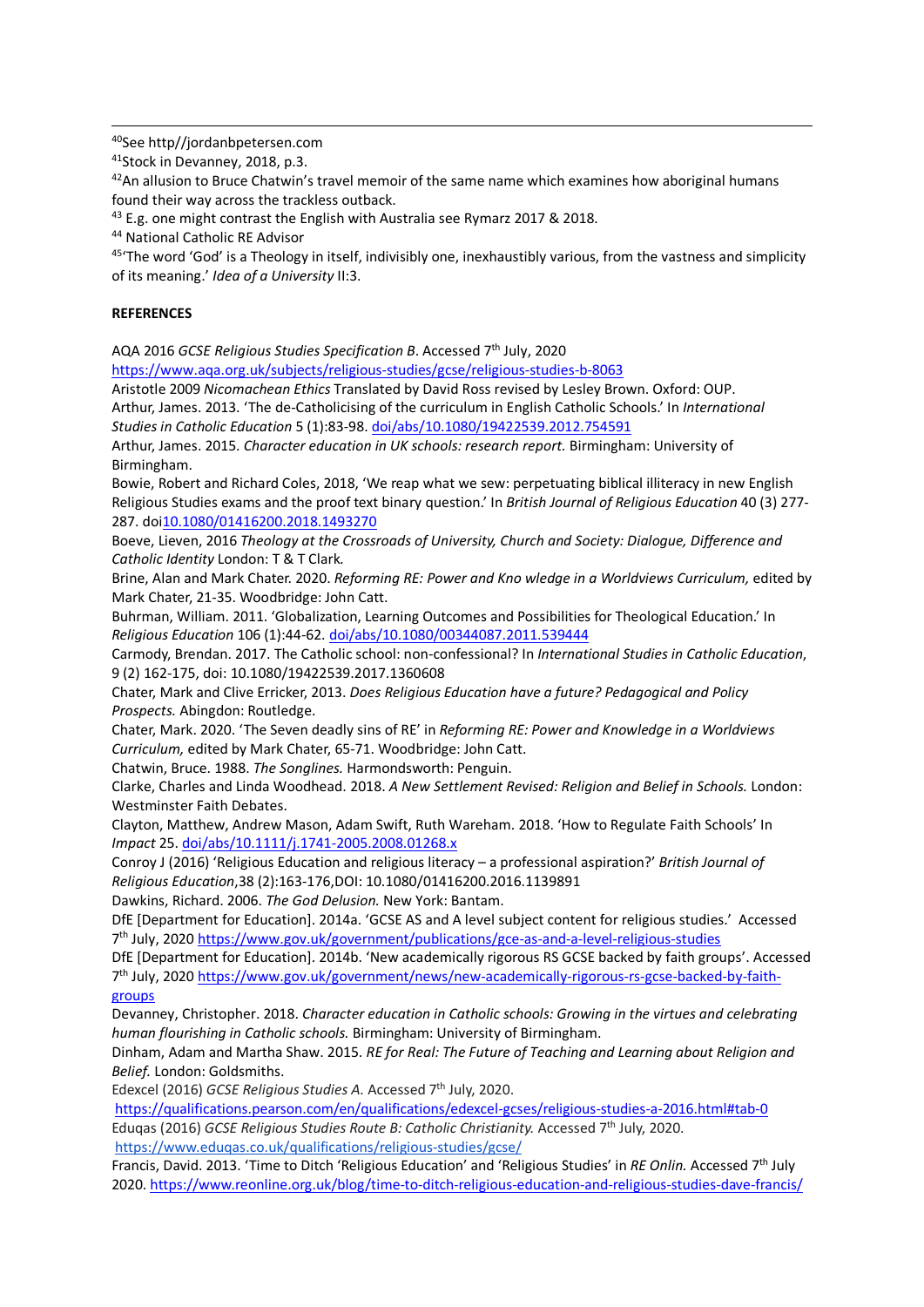Georgiou, Gillian and Kathryn Wright. 2020. 'Disciplinarity, religion and worldviews: making the case for theology, philosophy and human/social sciences' in *Reforming RE: Power and Knowledge in a Worldviews Curriculum,* edited by Mark Chater, 149-164. Woodbridge: John Catt.

Grace, Gerald. 2013. 'Catholic social teaching should permeate the Catholic secondary school curriculum: An agenda for reform.' In *International Studies in Catholic Education* 5 (1):99-109.

[doi/abs/10.1080/19422539.2012.754591](https://url6.mailanyone.net/v1/?m=1jsiDd-0003fz-3i&i=57e1b682&c=Vd7YWeUbYW2rO92ezhOLtLjRkIXBBqowM0VmTT-85zl1IPzWrHCzJ9lRPjtyA0s0iGAgVhr8G8LinhbC-oKJ4vHG_UCG53Zlaem296WA_nH020UVQfsdZhtnZBbTyL7eUnlKjP1WAbXNknz5K0Gwe_j5YdIrSZUxuSjzmt5sxGapUSqI6q3p1UqoXCq5q7X2lAcYKOnTjoP_FlVFyEW6KAMeyQ5jlt3Kjev4Oh7K3edWfZL1VE7_hQTXO4M0vF9X1Ln7fN-IHzhpWMvJskJeZw)

Hand, Philip. 2007. 'The disputed legacy of Ninian Smart and phenomenological religious education: a critical response to Kevin O'Grady.' In *British Journal of Religious Education* 29 (2):157-168.

[doi/org/10.1080/01416200601159280](https://url6.mailanyone.net/v1/?m=1jshDp-0006YP-3s&i=57e1b682&c=cufGlKYmL9HIWkeTPzVau0PnWAAJedkroLWvUNUvEz5FyxuGXc0kCmBzyxRtgC8sSHFFZVULGWwYJnkNiwijyxVujs5eZHhO-3awX0JtaSpO5faGHMEXhKJLyaVKITlFp96pRcsS7pMg503XAfZ7s1k9QuHhEmjoG2Wntm0NeZOA8WZphqEwhoVbSL2auat2pxOBRrte8g-z6yDqKS6J9bNHsdYFQTFLdLRcKiCtAcbt5notl3LuDoXD1sF8B_qIt6dGSjIjD7PZD6uyx4_Y4A)

Hawking, Stephen. 1988. *A Brief History of Time.* New York: Bantam.

Hall, John. 2018. Commission on Religious Education – Final Report. *Religion and Worldviews. The Way forward, a national plan for RE.* London: RE Council

Kristeva, Julia. 1982. *Powers of Horror: An Essay on Abjection,* New York: Columbia University Press.

Kueh Richard. 2018. **'**Religious Education and the Knowledge Problem' in *We Need to talk about Religious Education: Manifestos for the Future of RE,* edited by Mike Castelli and Mark Chater, 53-69. London: Jessica Kingsley.

May, L. 2005. 'Shakespeare for the Soul' in *Pastoral Review* 1 (5):22-25.

McGrail, Peter and Anthony Towey, 2019, 'Partners in Progress? An impact study of the 2016 religious education reforms in England.' In *International Studies in Christianity and Education* [special issue: *Critical* 

*Christian intersections between higher education and schools)* 278-298.

McIntyre, Alasair. 2007. After Virtue: A study in moral theory (3<sup>rd</sup> edition). Notre Dame IND: Notre Dame University Press.

McKain, Neil 'Religious Education as a Safe space for Discussing Unsafe ideas' in *We Need to talk about Religious Education: Manifestos for the Future of RE,* edited by Mike Castelli and Mark Chater, 169-184. London: Jessica Kingsley.

Morgan, John. 2015. 'Michael Young and the Politics of the School Curriculum.' In *British Journal of Educational Studies,*63 (1):5-22. DOI: [10.1080/00071005.2014.983044](https://doi.org/10.1080/00071005.2014.983044)

Myatt, Mary, 2018. 'Making the case for more demanding Religious Education' in *We Need to talk about Religious Education: Manifestos for the Future of RE,* edited by Mike Castelli and Mark Chater, 135-142. London: Jessica Kingsley.

Myers, Ched, Marie Dennis, Joseph Nangle, Cynthia Moe-Lobeda, Stuart Taylor. 1996. *Say to this Mountain: Mark's Story of Discipleship.* New York: Orbis

Newman, John Henry. 1852. *The Idea of a University.* Chicago: Loyola.

Olson, Glenn. 2010. 'Christopher Dawson and the Renewal of Catholic Education. In *Logos: A Journal of Catholic Thought and Culture* 13 (3):14-35.

O'Shea, Gerard. 2018. *Educating in Christ. A Practical Handbook for developing the Catholic Faith from Childhood to Adolescence.* New York: Angelico Press.

Plato. 2007. *The Republic.* translated by Robin Waterfield. Oxford: OUP.

Rovelli, Carlo. 2017. *Reality is not what it seems. The journey into quantum gravity.* Harmondsworth: Penguin. Rowan, Paul. 2017. *The Scrappy Evangelist.* Charlotte: St.Benedict Press

Russell, Bertrand. 1946. *History of Western Philosophy.* London: Routledge.

Rymarz, Richard. 2016. *Creating an Authentic Catholic School.* Ottowa: Novalis.

Rymarz, Richard. 2017. *Religious Education in Australian Catholic Schools: Exploring the Landscape.* Broken Bay: Vaughan Publishing.

Sacks, Jonathan. 1990. *Argument for the sake of heaven. Emerging trends in Traditional Judaism.* Lanham: Aronson.

Sahajpal, Sushma. 2018. 'Towards a Core Integrity for Religious Education' in *We Need to talk about Religious Education: Manifestos for the Future of RE,* edited by Mike Castelli and Mark Chater, 115-126. London: Jessica Kingsley.

Towey, Anthony. 2009. '*Dei Verbum:* Fit for purpose?' In *New Blackfriars* 90 (1026):206-218. [doi/abs/10.1111/j.1741-2005.2008.01268.x](https://url6.mailanyone.net/v1/?m=1jsj1a-000A4G-58&i=57e1b682&c=-IXJ_ZGggnfPbvHx3YtYcstTF5l6pY3UGcgRJxekQaLuLDmMc34GGzmmiJUlmjWpBMxjc9rHvxQC4-NbgDjnbgjFxATy0V6pgIZL0XVqIKRD8z3x2juSGv7fZkkFFdO-tjdIpkXw-h_sYo8LtHtGvbGMWguikgRRtgOU006SrVh4lr8jn4MqDfWvbo8vdH6S1uGFnXCnn1MEq1SdgKQ_xdhUOrnRSbmOcgB-HItildjm08H7-Ivvjwrjla8j7tOB7nh8gcombo7X_rr5jnZAtvSkXBXuCHa-rrUzR5kzjDY)

Towey, Anthony. 2016. 'RE reform: Big Questions for Catholic schools.' In *Pastoral Review,* 12 (5):18-24. Towey, Anthony. 2018a. *Introduction to Christian Theology: Biblical, Classical, Contemporary.* London: T & T Clark.